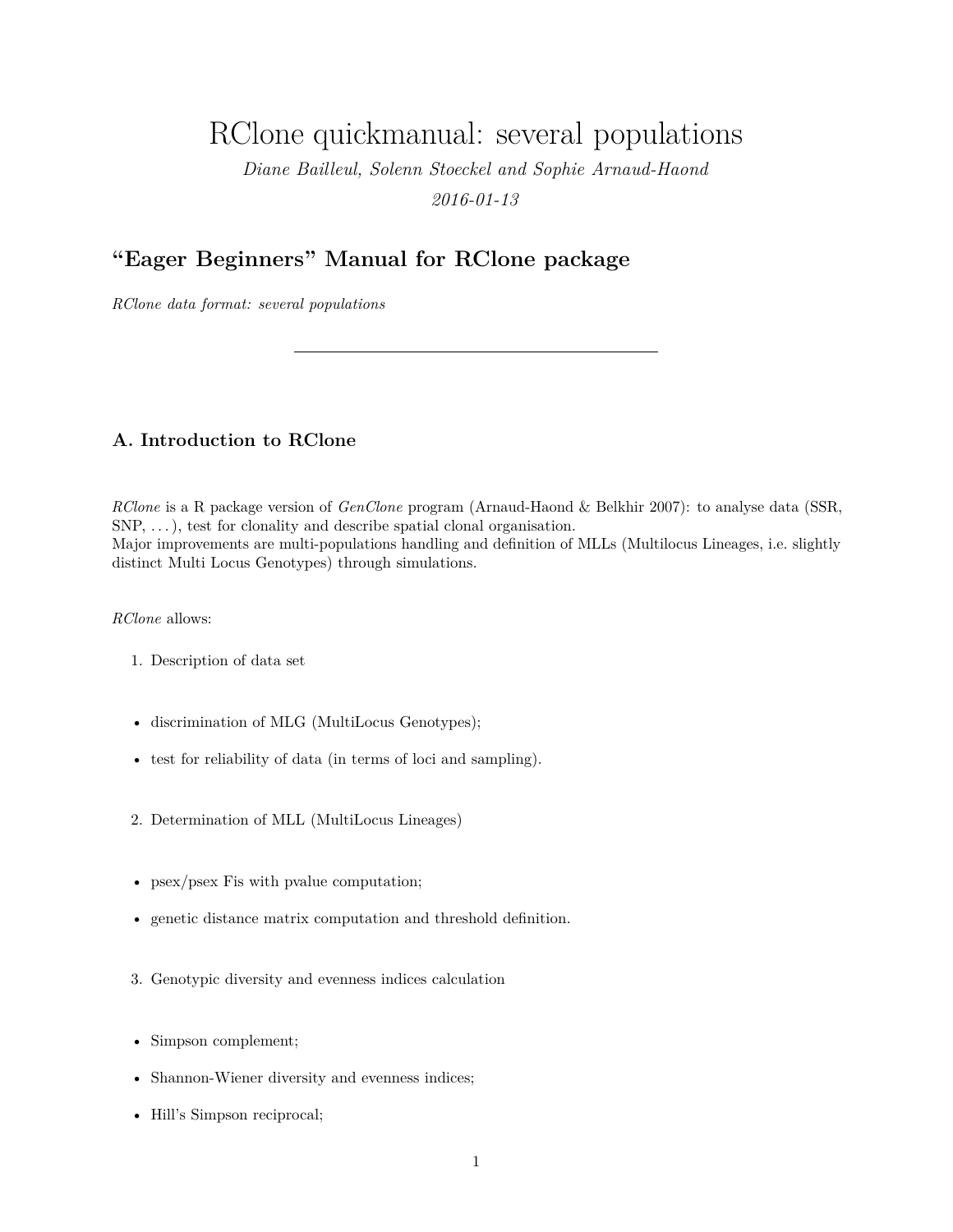- Pareto index.
- 4. Spatial organisation of MLG/MLL
- spatial autocorrelation methods;
- clonal subrange estimation;
- Aggregation and Edge Effect indices estimation.

Some of these analysis can be applied to dataset with no repeated MLG, regardless of the reproductive system (sexual, partially asexual or strictly asexual).

## **B. RClone data format: several population**

*RClone* functions works on diploid/haploid, one or several populations dataset.

If you have only one population in your dataset, go to other vignette *RClone\_quickmanual*.

## **C. General format**

If you have haploid data, you can skip to *D. Description of data set*.

To use *RClone* functions, your data table must look like:

**library**(RClone) **data**(posidonia)

| Po15 1 | Po15 2 | $Po4-3$ 1 | $Po4-3$ 2 | $Po5-10$ 1 | $Po5-10$ 2 | $Po5-39$ 1 | $Po5-39$ 2 |
|--------|--------|-----------|-----------|------------|------------|------------|------------|
| 137    | 161    | 182       | 188       | 212        | 216        | 234        | 234        |
| 139    | 171    | 182       | 182       | 222        | 226        | 234        | 242        |
| 161    | 161    | 182       | 182       | 210        | 216        | 234        | 234        |
| 161    | 161    | 182       | 182       | 210        | 216        | 234        | 234        |
| 161    | 161    | 182       | 182       | 210        | 216        | 234        | 234        |
| 161    | 161    | 182       | 182       | 210        | 216        | 234        | 234        |
| 161    | 161    | 182       | 182       | 210        | 216        | 234        | 234        |
| 161    | 161    | 182       | 182       | 210        | 216        | 234        | 234        |
| 137    | 157    | 182       | 188       | 208        | 210        | 234        | 234        |
| 137    | 157    | 174       | 180       | 208        | 210        | 234        | 234        |

There is only one allele per column and, per locus, alleles are sorted by increasing order.

This is **mandatory** for all *RClone* functions.

As formatting can be source of error, we included functions to help formatting your diploid data: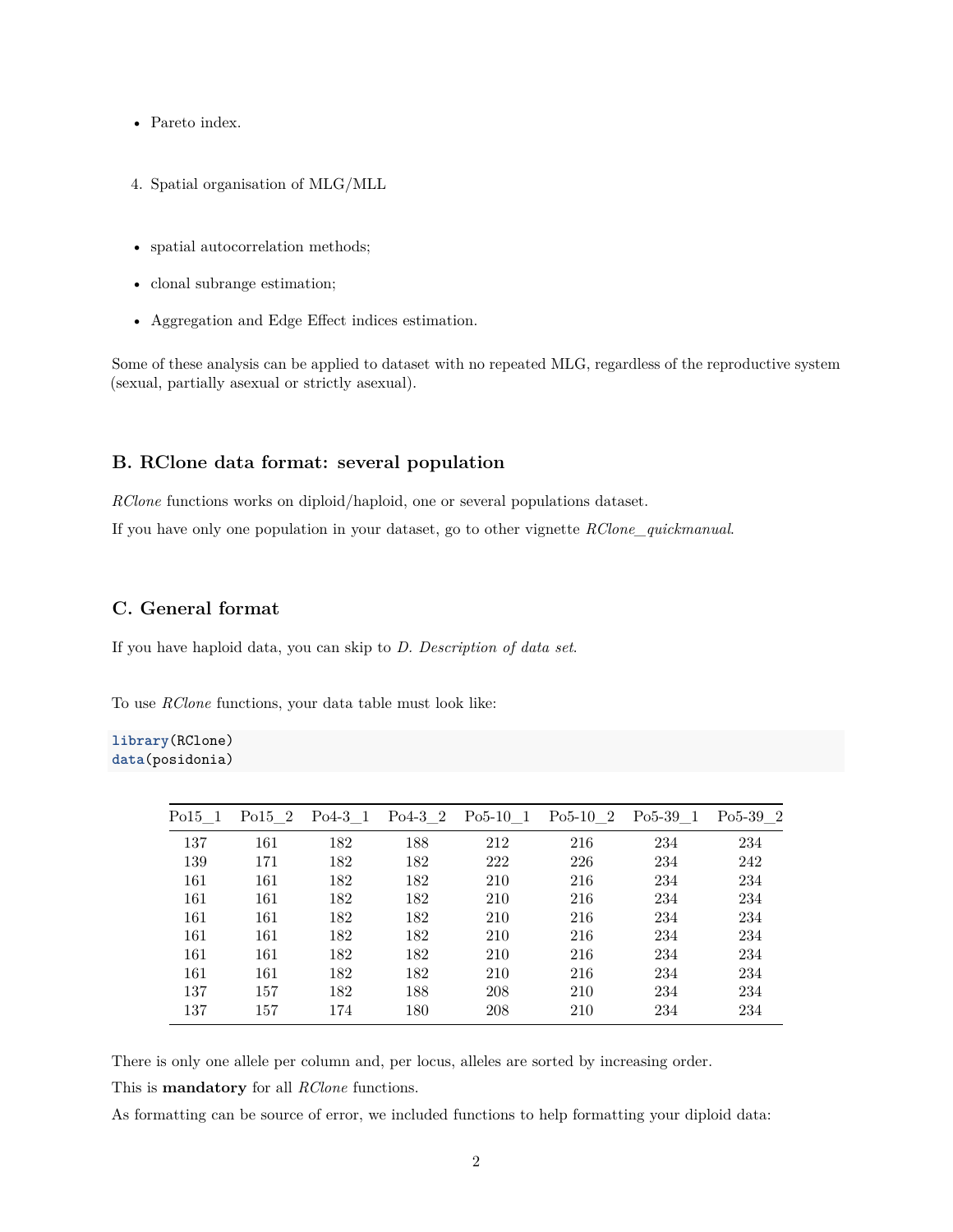**1, The classic infile you could have, one locus per column**

| population | $\mathbf x$ | $\mathbf{V}$ | GA35   | GA <sub>2</sub> | GA17H  | GA <sub>23</sub> | GA <sub>12</sub> | GA19   | GA20   | GA16   | GA17D  |
|------------|-------------|--------------|--------|-----------------|--------|------------------|------------------|--------|--------|--------|--------|
| SaintMalo  | 0.0         | 18.0         | 185187 | 102116          | 131135 | 167169           | 131131           | 148148 | 162162 | 168168 | 197197 |
| SaintMalo  | 0.0         | 15.5         | 185187 | 102116          | 131135 | 167169           | 131131           | 148148 | 162162 | 168168 | 197197 |
| SaintMalo  | 0.0         | 3.5          | 187187 | 102116          | 127133 | 161169           | 131131           | 148148 | 162162 | 168168 | 197197 |
| SaintMalo  | 2.0         | 3.5          | 187187 | 102116          | 133135 | 159161           | 131131           | 148148 | 162162 | 168168 | 197197 |
| SaintMalo  | 6.5         | 18.0         | 187187 | 102116          | 135141 | 169169           | 131137           | 148150 | 162162 | 168168 | 197197 |
| SaintMalo  | 6.5         | 10.0         | 187187 | 116116          | 133133 | 167167           | 131131           | 148148 | 162162 | 168168 | 195197 |

Zostera data is composed of:

\* a first column with population indication;

 $*$  a second and third columns with  $x/y$  coordinates;

\* a genotypic dataset.

**data**(zostera) **head**(zostera)

popvec <- zostera[,1] *#futur vecpop* coord\_zostera <- zostera[,2:3] *#futur coordinates* zostera <- zostera[,4:**ncol**(zostera)] *#dataset*

zostera <- **convert\_GC**(zostera, 3) *#We used "3" because this is the length of each allele.*

### **head**(zostera)

| GA35 1 | GA35 2 GA2 1 |     |     |     | GA2 2 GA17H 1 GA17H 2 GA23 1 |     |
|--------|--------------|-----|-----|-----|------------------------------|-----|
| 185    | 187          | 102 | 116 | 131 | 135                          | 167 |
| 185    | 187          | 102 | 116 | 131 | 135                          | 167 |
| 187    | 187          | 102 | 116 | 127 | 133                          | 161 |
| 187    | 187          | 102 | 116 | 133 | 135                          | 159 |
| 187    | 187          | 102 | 116 | 135 | 141                          | 169 |
| 187    | 187          | 116 | 116 | 133 | 133                          | 167 |

#### **2, The simple case: you already have a one-allele per column table**

Just remove the pop/coords informations as above and sort your alleles:

**sort\_all**(zostera)

## **3, You already work with Adegenet**

Similar to case number 1, except you have to export your genind data into table first:

```
#library(adegenet)
#with data1, a genind object from Adegenet:
```
test <- **genind2df**(data1)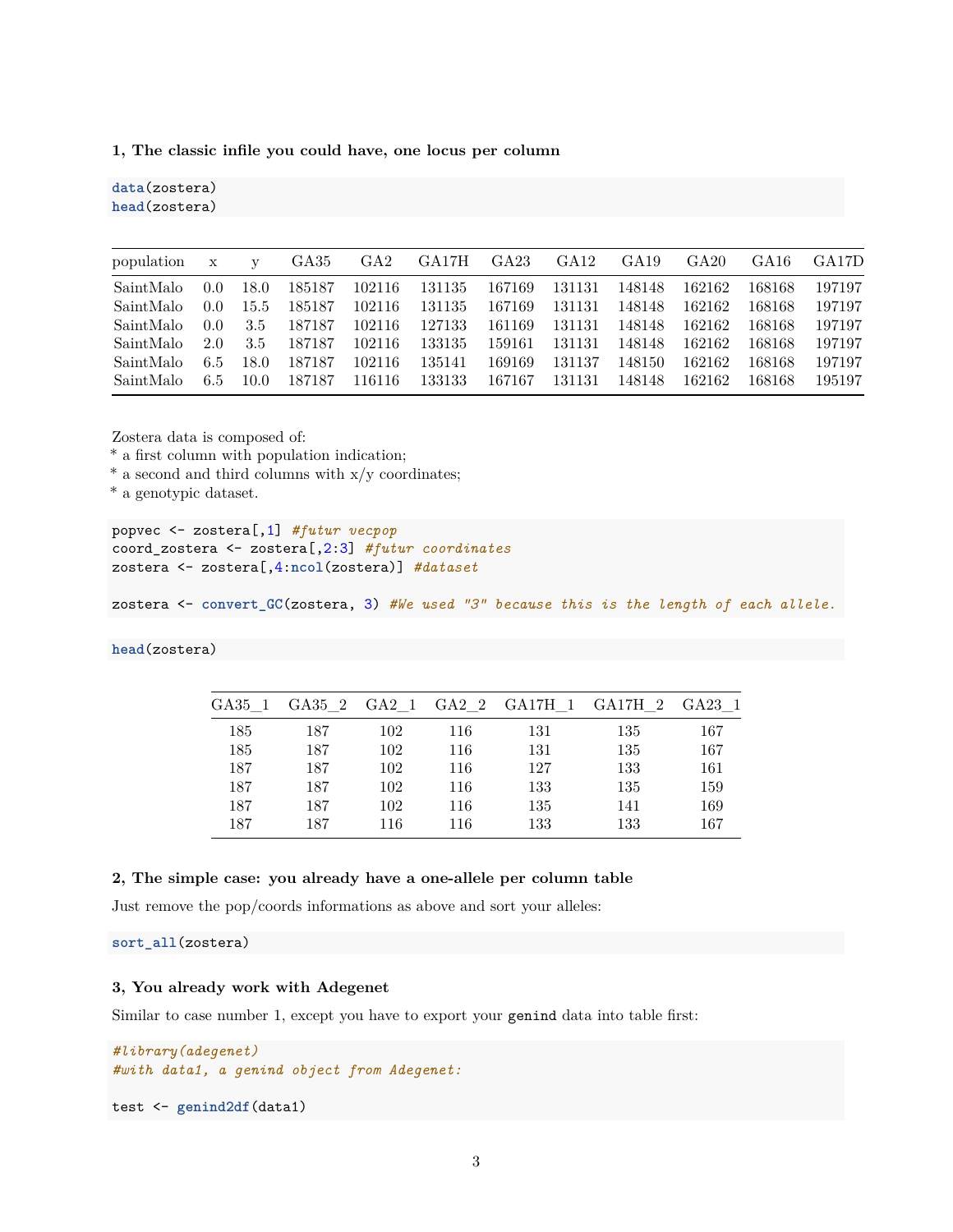```
data2 <- convert_GC(test, 3, "/")
#only if yours alleles are of length "3"
```
## **D. Description of data set**

## **D.1 Discrimination of MLG**

#### **List unique alleles per locus:**

Basic commands:

**list\_all\_tab**(zostera, vecpop = popvec)

or, for haploid data:

**list\_all\_tab**(haplodata, haploid = TRUE, vecpop = haplovec)

Results:

## **list\_all\_tab**(zostera, vecpop = popvec)

## *#SaintMalo*

| locus <sub>1</sub> |            |                                               |                                 |            |            |     | locus 2 locus 3 locus 4 locus 5 locus 6 locus 7 locus 8 locus 9 |            |
|--------------------|------------|-----------------------------------------------|---------------------------------|------------|------------|-----|-----------------------------------------------------------------|------------|
| 185<br>187<br>189  | 102<br>116 | 131<br>127<br>133<br>135<br>137<br>119<br>141 | 167<br>161<br>159<br>169<br>163 | 131<br>137 | 148<br>150 | 162 | 168                                                             | 197<br>195 |

## *#Arcouest*

| $locus$ 1 |     |     | locus 2 locus 3 locus 4 locus 5 locus 6 locus 7 locus 8 locus 9 |     |     |     |     |     |
|-----------|-----|-----|-----------------------------------------------------------------|-----|-----|-----|-----|-----|
| 187       | 102 | 131 | 161                                                             | 131 | 150 | 162 | 168 | 197 |
| 189       | 116 | 129 | 169                                                             |     | 148 | 156 | 166 |     |
| 185       | 108 | 141 | 167                                                             |     |     | 160 |     |     |
|           | 118 | 133 |                                                                 |     |     | 166 |     |     |
|           | 120 | 143 |                                                                 |     |     | 164 |     |     |
|           |     | 135 |                                                                 |     |     |     |     |     |

### **List MLG:**

Basic commands: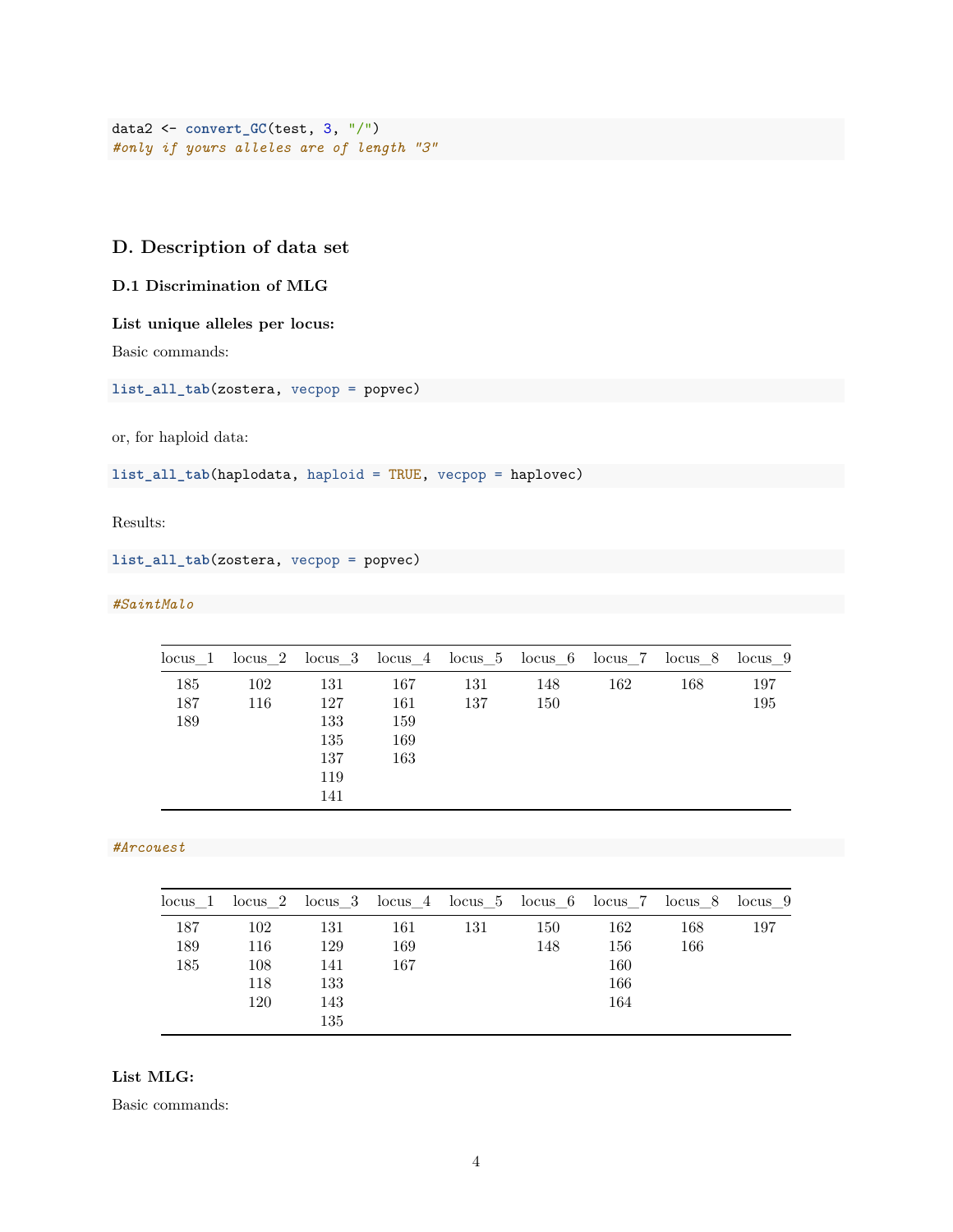**MLG\_tab**(zostera, vecpop = popvec)

or, for haploid data:

**MLG\_tab**(haplodata, vecpop = haplovec)

Results:

```
MLG_tab(zostera, vecpop = popvec)[[1]]
#SaintMalo
```

|   |    | unit_1 unit_2 unit_3 unit_4 unit_5 |    |
|---|----|------------------------------------|----|
|   |    |                                    |    |
| 3 |    |                                    |    |
|   | 11 |                                    |    |
| 5 |    | 9                                  | 12 |
|   |    |                                    |    |

#### **Allelic frequencies:**

Basic commands:

**freq\_RR**(zostera, vecpop = popvec)

or, for haploid data:

**freq\_RR**(haplodata, haploid = TRUE, vecpop = haplovec)

Options:

```
freq_RR(zostera, vecpop = popvec) #on ramets
freq_RR(zostera, vecpop = popvec, genet = TRUE) #on genets
freq_RR(zostera, vecpop = popvec, RR = TRUE) #Round-Robin methods
```
Results:

```
freq_RR(zostera, vecpop = popvec)[[1]]
#SaintMalo
```

| locus              | allele | freq ramet | freq genet | freq RR   |
|--------------------|--------|------------|------------|-----------|
| $locus$ 1          | 185    | 0.0517241  | 0.0588235  | 0.0588235 |
| $locus$ 1          | 187    | 0.9137931  | 0.8823529  | 0.8823529 |
| $locus$ 1          | 189    | 0.0344828  | 0.0588235  | 0.0588235 |
| $locus$ 2          | 102    | 0.5000000  | 0.5000000  | 0.5000000 |
| locus <sub>2</sub> | 116    | 0.5000000  | 0.5000000  | 0.5000000 |
| locus <sub>3</sub> | 119    | 0.0172414  | 0.0294118  | 0.0294118 |
| locus <sub>3</sub> | 127    | 0.0689655  | 0.1176471  | 0.1176471 |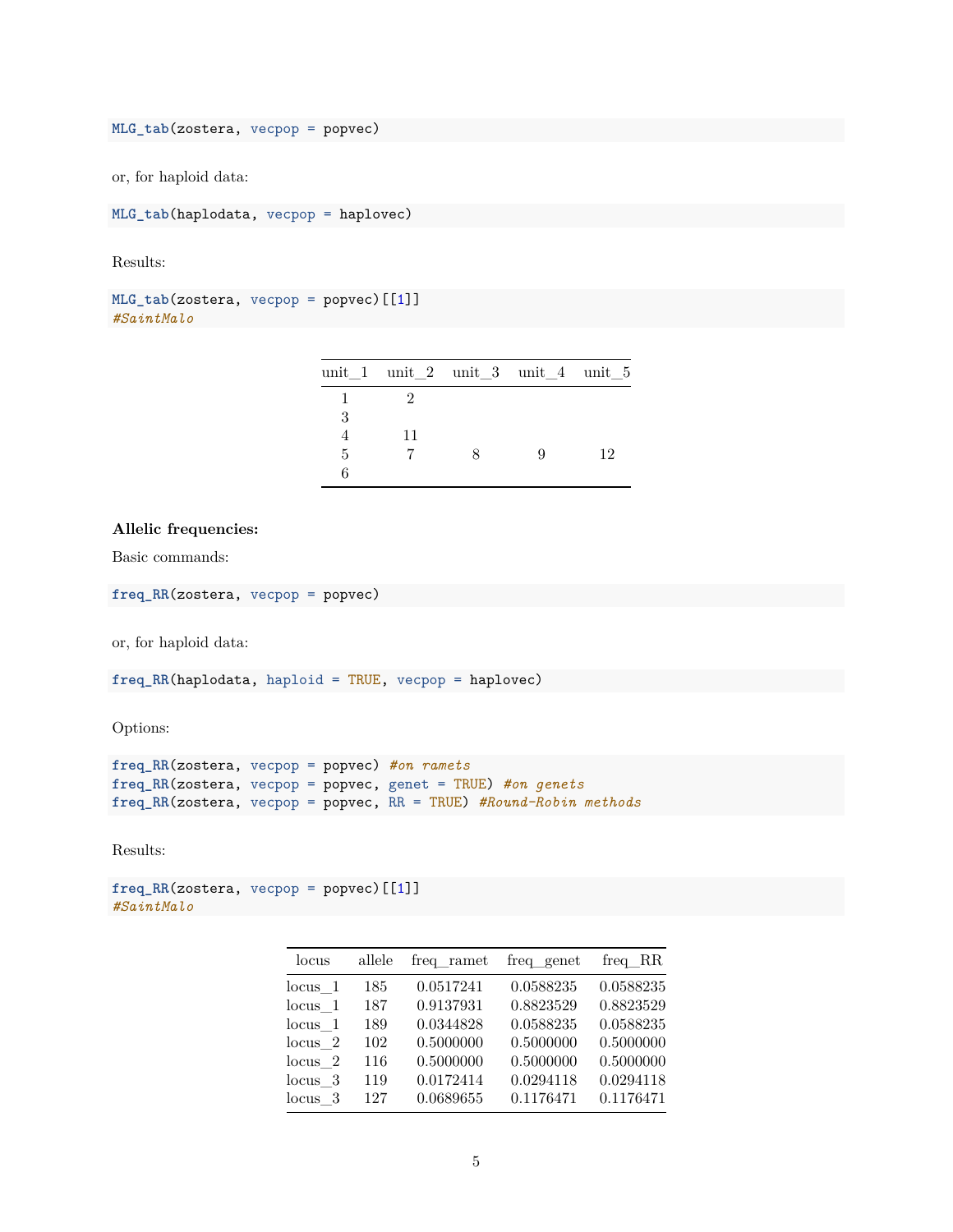## **D.2 Tests for reliability of loci and subsampling of individuals**

#### **On loci**

Basic commands:

```
sample_loci(zostera, vecpop = popvec, nbrepeat = 1000)
```
or, for haploid data:

```
sample_loci(haplodata, haploid = TRUE, vecpop = haplovec, nbrepeat = 1000)
```
Options:

```
sample_loci(zostera, vecpop = popvec, nbrepeat = 1000, He = TRUE) #with He results
sample_loci(zostera, vecpop = popvec, nbrepeat = 1000, graph = TRUE) #graph displayed
sample_loci(zostera, vecpop = popvec, nbrepeat = 1000, bar = TRUE)
                                                #progression bar, could be time consuming
sample_loci(zostera, vecpop = popvec, nbrepeat = 1000, export = TRUE)
                                                #graph export in .eps
```
Results:

```
res <- sample_loci(zostera, vecpop = popvec, nbrepeat = 1000, He = TRUE)
names(res)
```
> [1] "SaintMalo" "Arcouest"

```
names(res$SaintMalo)
```
**names**(resvigncont2\$res2\_SU1\$SaintMalo)

*#Results: MLG* res\$Arcouest\$res\_MLG

| loci<br>nb     | min | max | MLG<br>mean | SE        |
|----------------|-----|-----|-------------|-----------|
| 1              | 1   | 8   | 3.861       | 0.0819780 |
| $\overline{2}$ | 1   | 12  | 6.997       | 0.1021539 |
| 3              | 2   | 14  | 9.800       | 0.0873248 |
| 4              | 4   | 16  | 11.757      | 0.0678864 |
| 5              | 7   | 16  | 13.157      | 0.0555647 |
| 6              | 11  | 16  | 14.299      | 0.0414405 |
| 7              | 13  | 16  | 15.061      | 0.0307933 |
| 8              | 14  | 16  | 15.576      | 0.0210396 |
| 9              | 16  | 16  | 16.000      | 0.0000000 |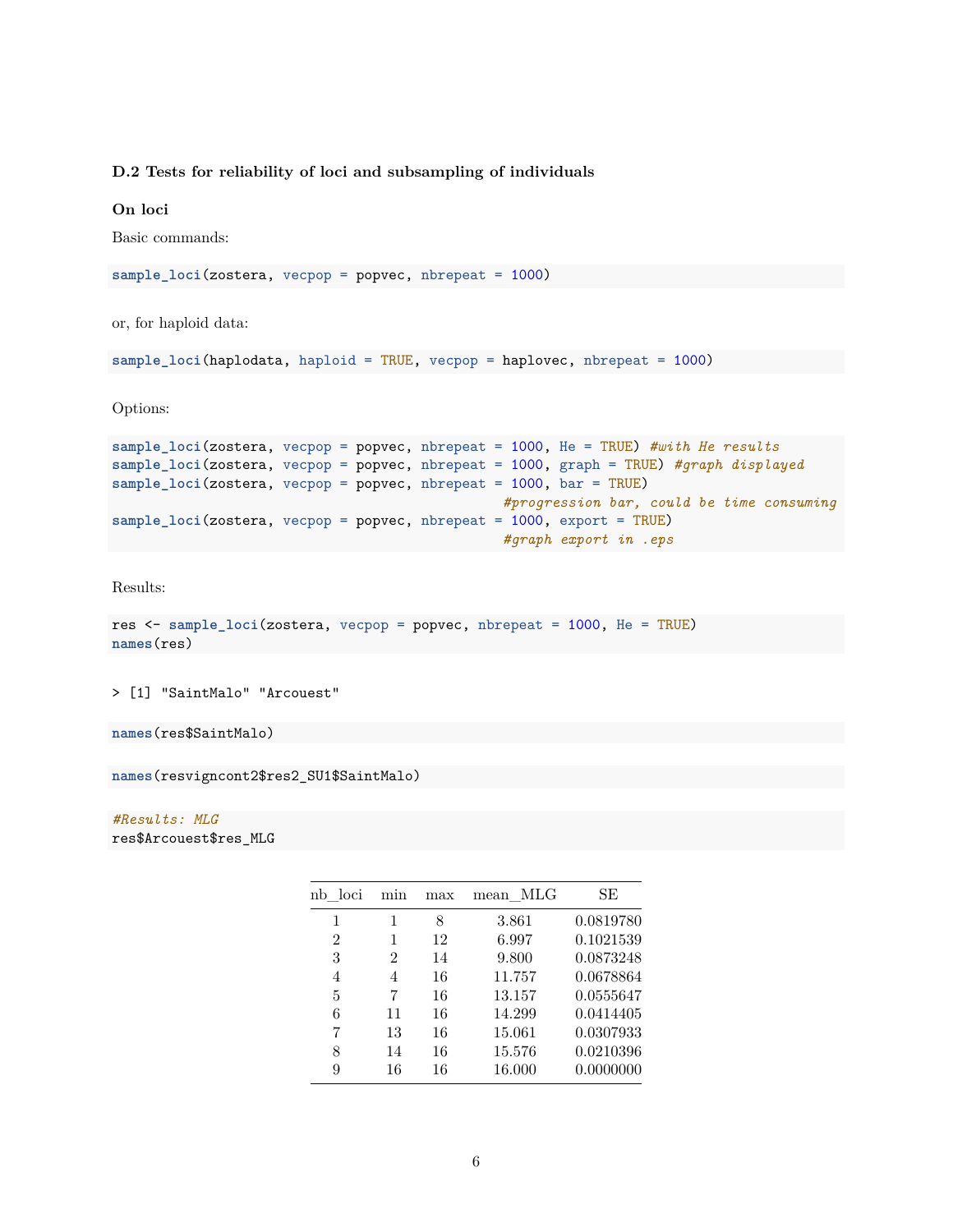```
#Results: alleles
res$Arcouest$res_alleles
```
*#Results: raw data #res\$Arcouest\$raw\_He #res\$Arcouest\$raw\_MLG #res\$Arcouest\$raw\_all*

```
boxplot(res$SaintMalo$raw_MLG, main = "Genotype accumulation curve",
   xlab = "Number of loci sampled", ylab = "Number of multilocus genotypes")
```


## **Genotype accumulation curve**

**boxplot**(res\$Arcouest\$raw\_MLG, main = "Genotype accumulation curve", xlab = "Number of loci sampled", ylab = "Number of multilocus genotypes")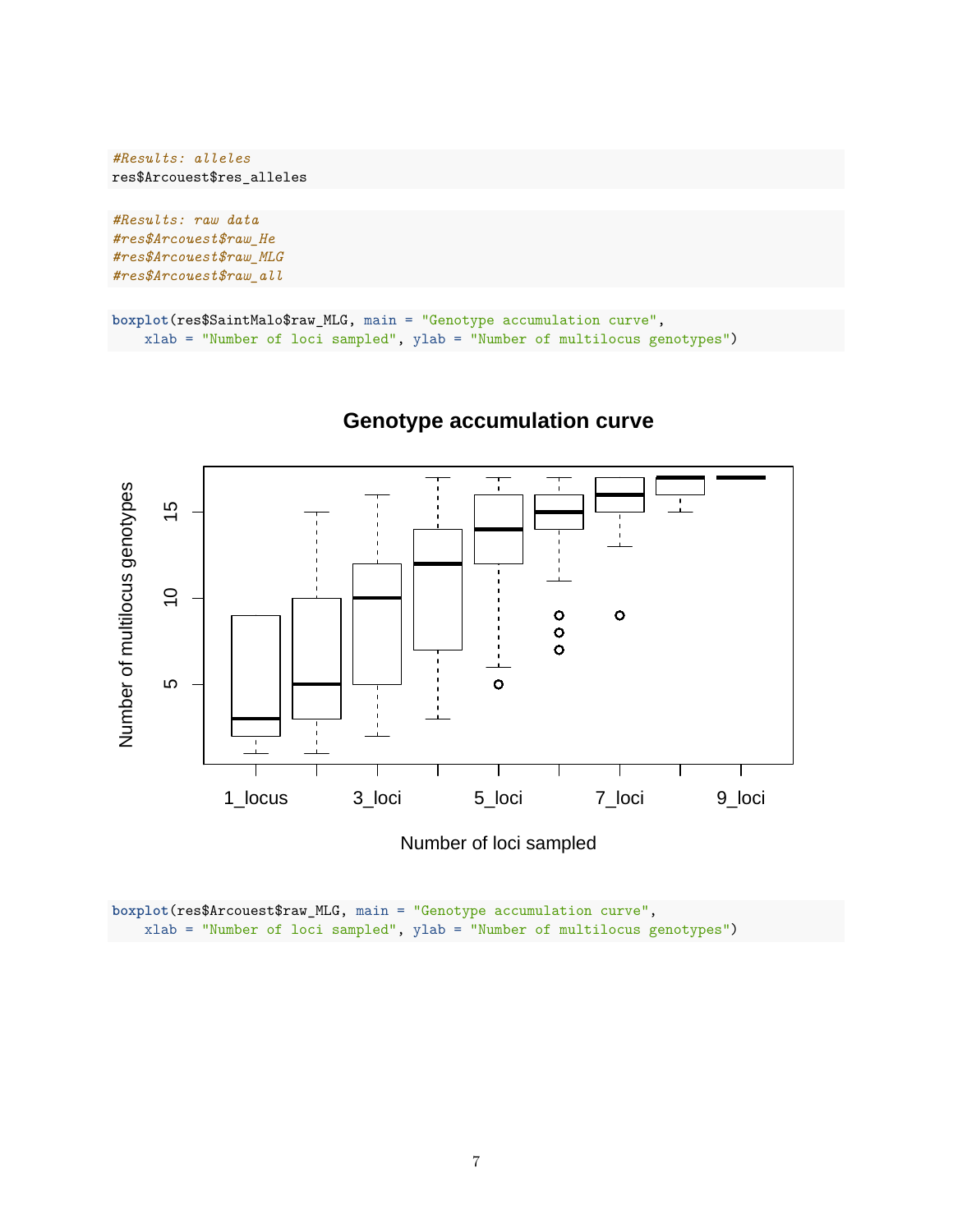

## **Genotype accumulation curve**

Number of loci sampled

## **Same on units**

Basic commands:

**sample\_units**(zostera, vecpop = popvec, nbrepeat = 1000)

or, for haploid data:

**sample\_units**(haplodata, haploid = TRUE, vecpop = haplovec, nbrepeat = 1000)

This sub-sampling analysis deliver basic estimates of richness and diversity for an increasing number of sampling units.

They can be used to standardise estimates of populations with different sampling effort.

## **E. Discrimination of clonal lineages**

## **E.1 psex/psex Fis with pvalue computation**

## **pgen, psex and p-values**

Basic commands: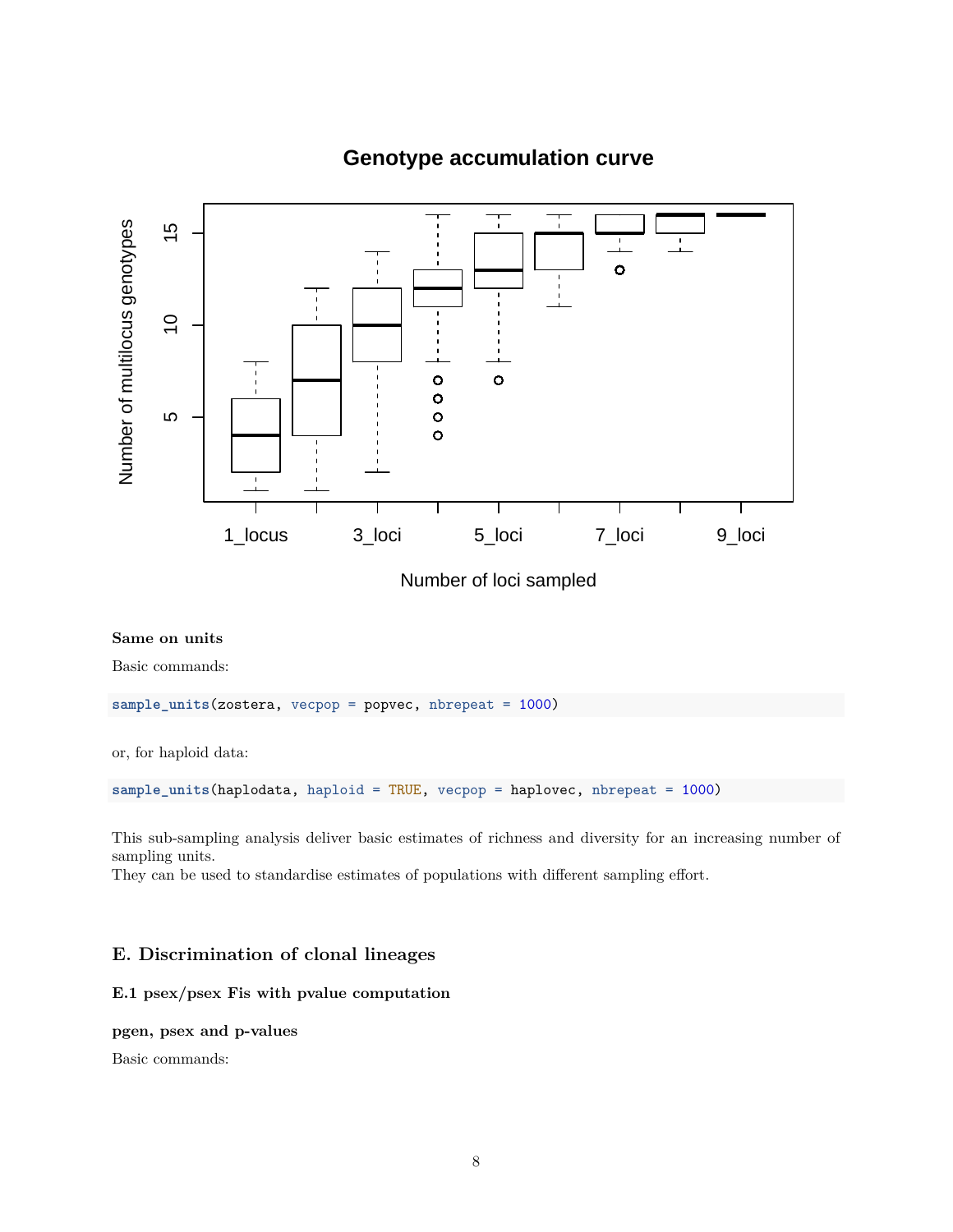**pgen**(zostera, vecpop = popvec) **psex**(zostera, vecpop = popvec)

or, for haploid data:

```
pgen(haplodata, haploid = TRUE, vecpop = haplovec)
psex(haplodata, haploid = TRUE, vecpop = haplovec)
```
Options: *(idem on psex and pgen)*

```
#allelic frequencies computation:
psex(zostera, vecpop = popvec) #psex on ramets
psex(zostera, vecpop = popvec, genet = TRUE) #psex on genets
psex(zostera, vecpop = popvec, RR = TRUE) #psex with Round-Robin method
#psex computation
psex(zostera, vecpop = popvec) #psex with one psex per replica
psex(zostera, vecpop = popvec, MLGsim = TRUE) #psex MLGsim method
#pvalues:
psex(zostera, vecpop = popvec, nbrepeat = 100) #with p-values
psex(zostera, vecpop = popvec, nbrepeat = 1000, bar = TRUE)
                                        #with p-values and a progression bar
```
Results:

```
res <- psex(zostera, vecpop = popvec, RR = TRUE, nbrepeat = 1000)
res$Arcouest[[1]]
#if nbrepeat != 0, res contains a table of psex values and a vector of sim-psex values
```

| pgen                                                                       | genet | psex                | pvalue              |
|----------------------------------------------------------------------------|-------|---------------------|---------------------|
| 0.0001692<br>0.0000416<br>0.0000900<br>0.0000416<br>0.0000000<br>0.0001800 | 2     | 0.00124641891362029 | 0.00571428571428571 |

res\$Arcouest[[2]] *#a part of sim-psex values*

> [1] 0.005507812 0.080799100 0.073342047 0.080799100 0.019908965

> [6] 0.008798312 0.002194897 0.003586792 0.046359147 0.116134553

**Fis, pgen Fis, psex Fis and p-values**

**Not for haploid data !**

**Fis**

Basic commands: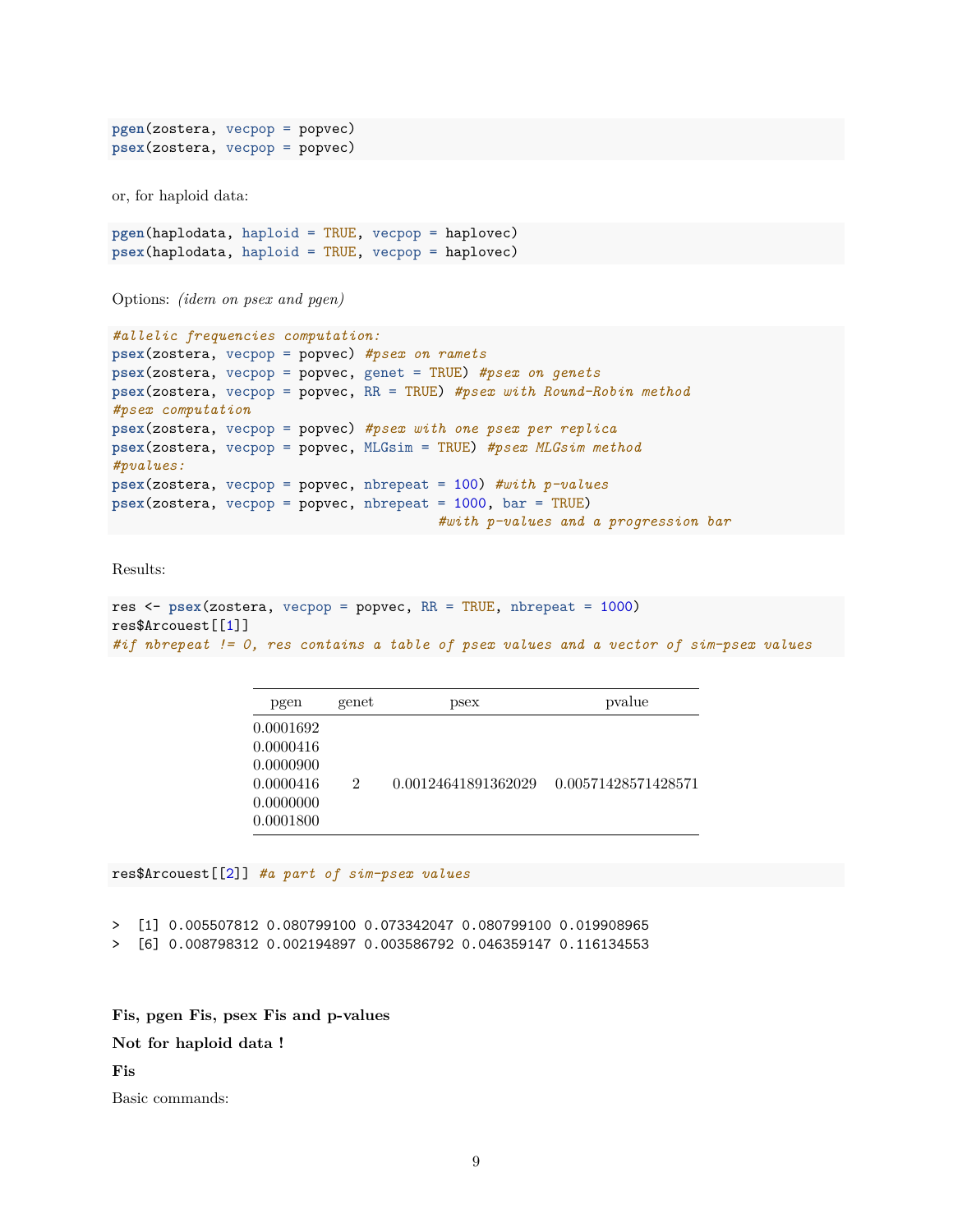**Fis**(zostera, vecpop = popvec)

Options:

```
Fis(zostera, vecpop = popvec) #Fis on ramets
Fis(zostera, vecpop = popvec, genet = TRUE) #Fis on genets
Fis(zostera, vecpop = popvec, RR = TRUE) #Fis with Round-Robin methods
#RR = TRUE contains two results : a table with allelic frequencies
                            #and a table with Fis results
```
Results:

**Fis**(zostera, vecpop = popvec, RR = TRUE)\$Arcouest[[2]]

| locus              | Hobs      | Hatt      | Fis          |
|--------------------|-----------|-----------|--------------|
| $locus$ 1          | 0.2666667 | 0.3300242 | 0.1919786    |
| locus <sub>2</sub> | 0.7500000 | 0.6995968 | $-0.0720461$ |
| locus <sub>3</sub> | 0.6250000 | 0.7721774 | 0.1906005    |
| $locus$ 4          | 0.6250000 | 0.5383065 | $-0.1610487$ |
| $locus \t5$        | 0.0000000 | 0.0000000 | <b>NaN</b>   |
| $locus \quad 6$    | 0.2000000 | 0.1862069 | $-0.0740741$ |
| locus 7            | 0.2857143 | 0.3772941 | 0.2427280    |
| $locus \ 8$        | 0.1875000 | 0.1754032 | $-0.0689655$ |
| $locus \quad 9$    | 0.0000000 | 0.0000000 | $\rm NaN$    |

#### **pgen Fis, psex Fis and p-values**

Basic commands: *(idem for pgen\_Fis and psex\_Fis)*

**pgen\_Fis**(zostera, vecpop = popvec)

Options:

```
#allelic frequencies:
psex_Fis(zostera, vecpop = popvec) #psex Fis on ramets
psex_Fis(zostera, vecpop = popvec, genet = TRUE) #psex Fis on genets
psex_Fis(zostera, vecpop = popvec, RR = TRUE) #psex Fis with Round-Robin method
#psex computation
psex_Fis(zostera, vecpop = popvec) #psex Fis, one for each replica
psex_Fis(zostera, vecpop = popvec, MLGsim = TRUE) #psex Fis with MLGsim method
#pvalues
psex_Fis(zostera, vecpop = popvec, nbrepeat = 100) #with p-values
psex_Fis(zostera, vecpop = popvec, nbrepeat = 1000, bar = TRUE)
                                            #with p-values and a progression bar
```
Results:

```
res <- psex_Fis(zostera, vecpop = popvec, RR = TRUE, nbrepeat = 1000)
res$Arcouest[[1]]
#if nbrepeat != 0, res contains a table of psex values and a vector of sim-psex Fis values
```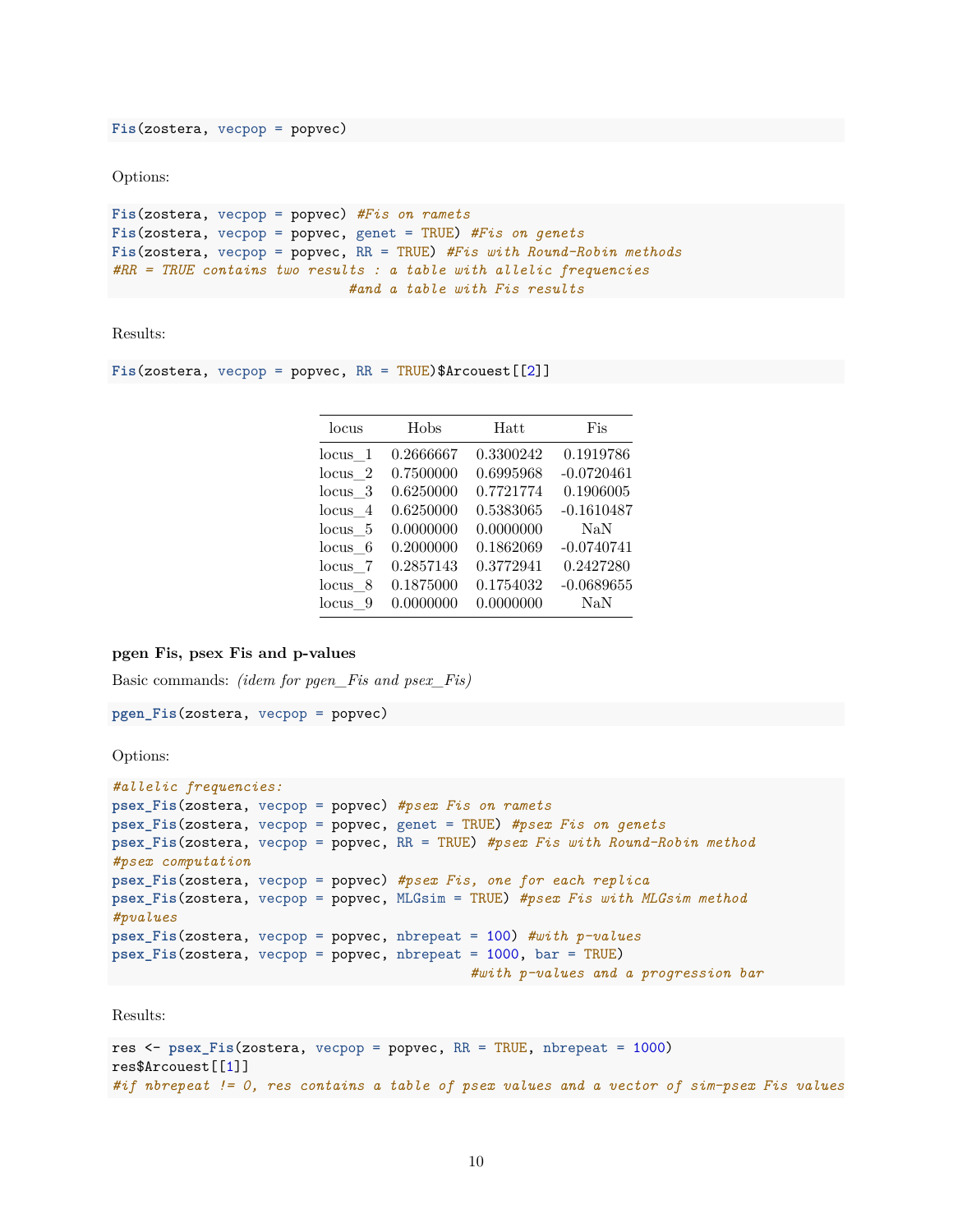| pgenFis                                                                    | genet         | psexFis             | pvalue             |
|----------------------------------------------------------------------------|---------------|---------------------|--------------------|
| 0.0001459<br>0.0000587<br>0.0000708<br>0.0000587<br>0.0000003<br>0.0001417 | $\mathcal{D}$ | 0.00175772228659339 | 0.0154639175257732 |

res\$Arcouest[[2]] *#a part of sim psex Fis values*

- > [1] 0.046691095 0.065845604 0.047964606 0.030472230 0.029045389
- > [6] 0.009682317 0.101570928 0.200020973 0.004458226 0.033269017

#### **E.2 Tests for MLLs occurrence and assessment of their memberships**

### **Genetic distance matrix computation and threshold definition**

On a theoretical diploid population with  $c = 0.9999$  (c, clonality rate):

```
data(popsim)
vecsim <- c(rep(1,50), rep(2,50))
#genetic distances computation, distance on allele differences:
respop <- genet_dist(popsim, vecpop = vecsim)
ressim <- genet_dist_sim(popsim, vecpop = vecsim , nbrepeat = 1000)
                                #theoretical distribution: sexual reproduction
ressimWS <- genet_dist_sim(popsim, vecpop = vecsim , genet = TRUE, nbrepeat = 1000)
                                                            #idem, without selfing
```

```
#graph prep.:
#first pop:
p1 \leq - hist(\text{resp.}[[1]]\$distance_matrix, freq = \text{FALSE}, col = \text{rgb}(0, 0.4, 1, 1),
             breaks = seq(0, max(respop[[1]]$distance_matrix)+1, 1),
             main = "pop_1_sim", xlab = "")
```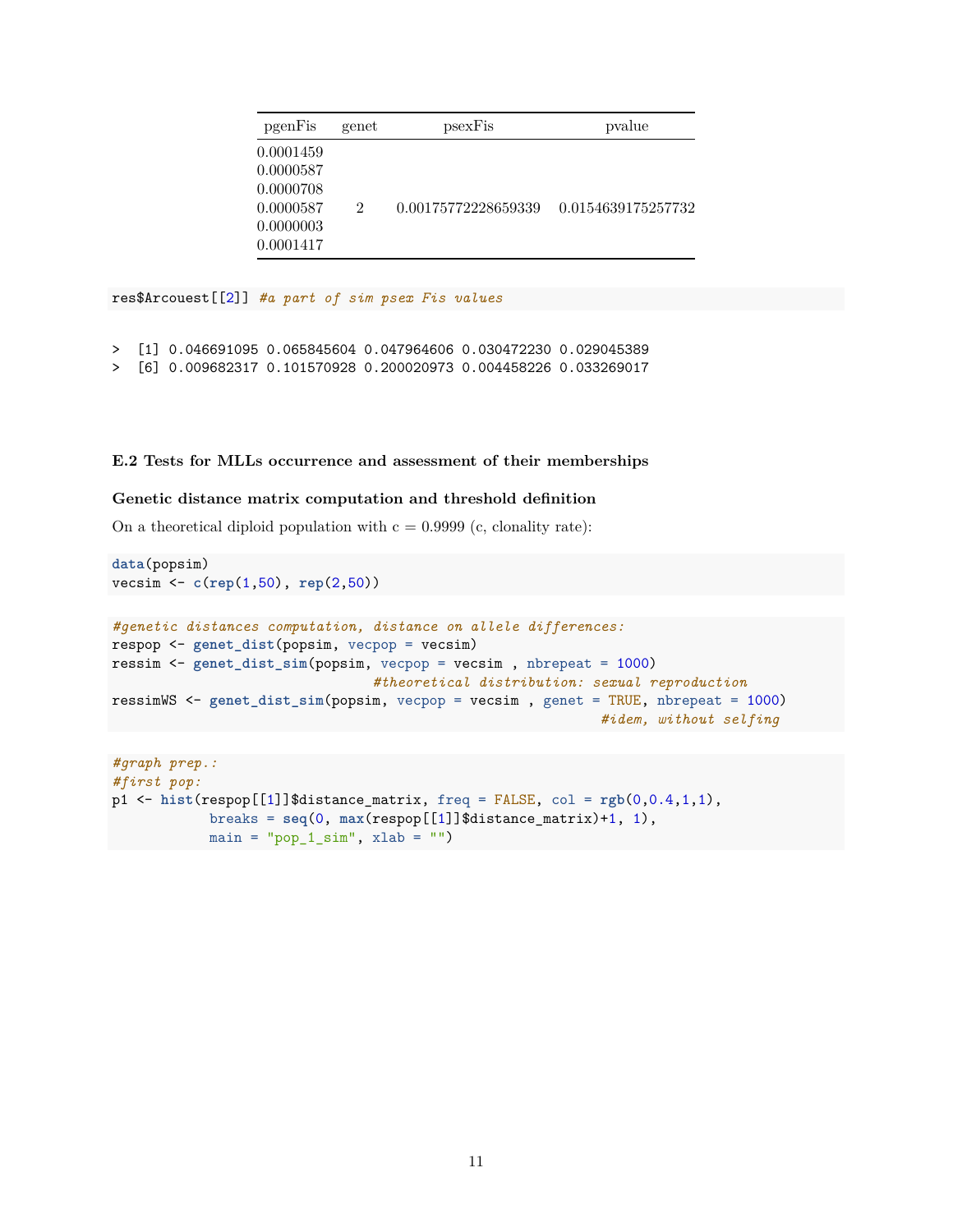

p2 <- **hist**(ressim[[1]]\$distance\_matrix, freq = FALSE, col = **rgb**(0.7,0.9,1,0.5), breaks = **seq**(0, **max**(ressim[[1]]\$distance\_matrix)+1, 1),  $main = "pop_1_SR", xlab = "")$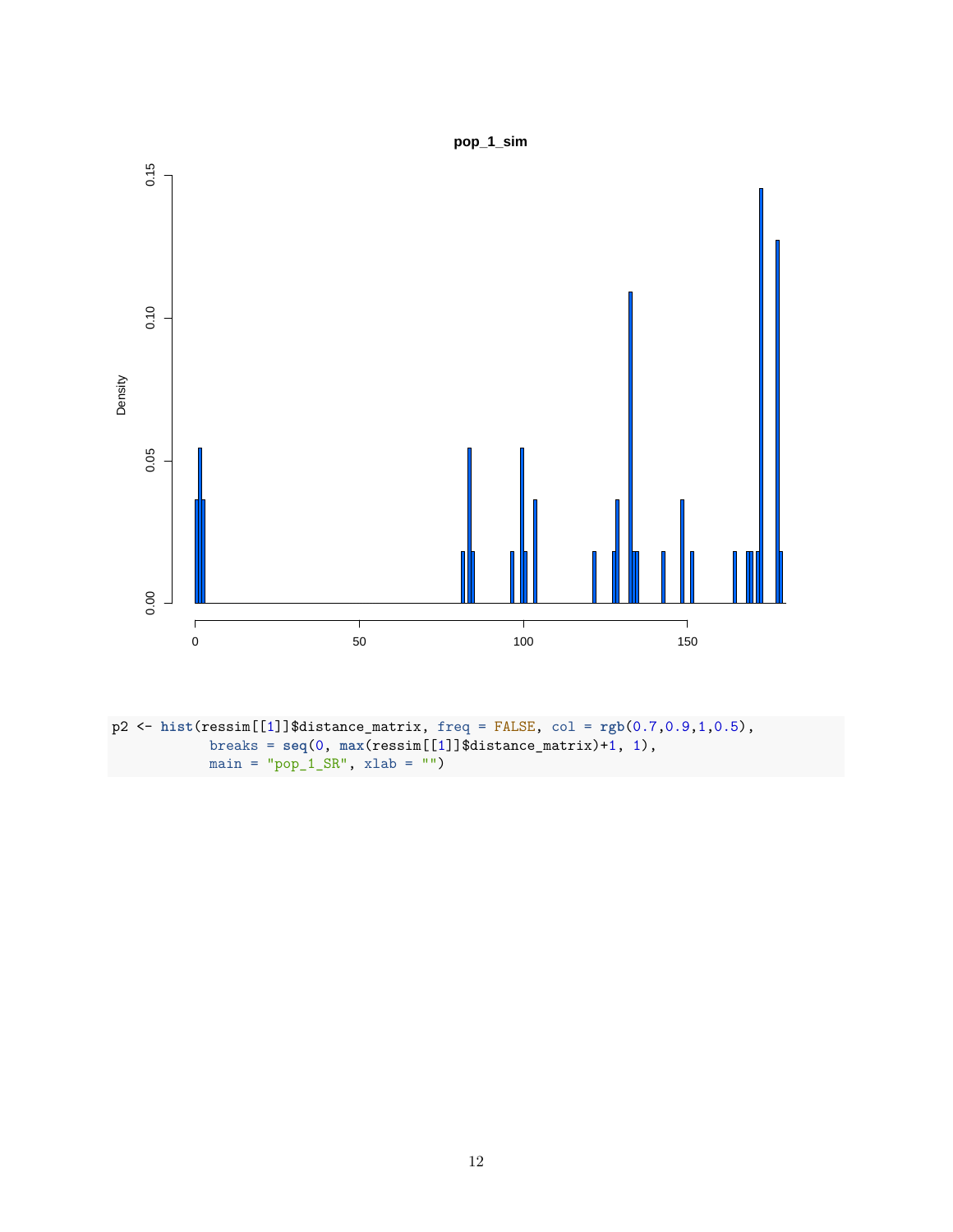

p3 <- **hist**(ressimWS[[1]]\$distance\_matrix, freq = FALSE, col = **rgb**(0.9,0.5,1,0.3), breaks = **seq**(0, **max**(ressimWS[[1]]\$distance\_matrix)+1, 1),  $main = "pop_1_SRWS", xlab = "")$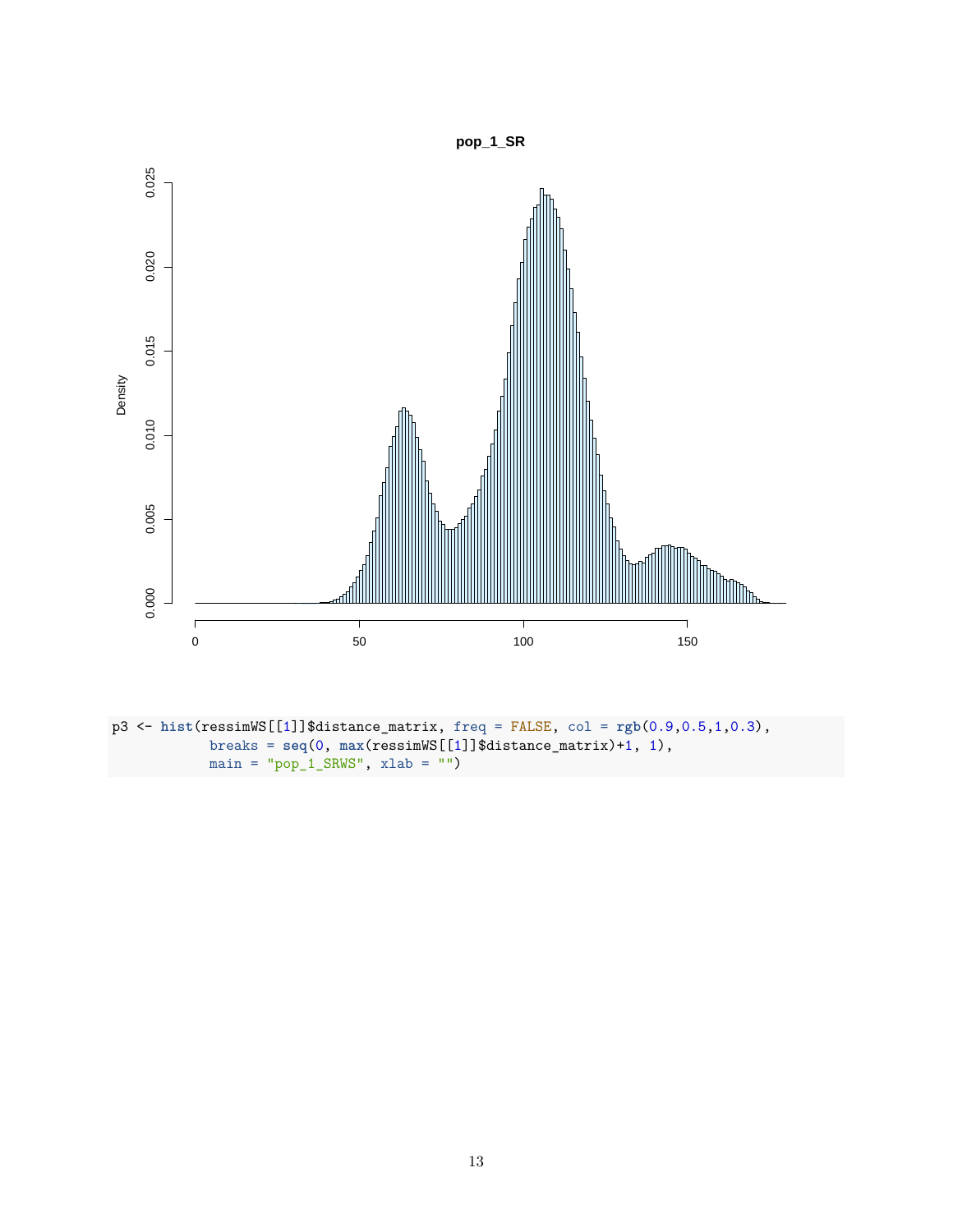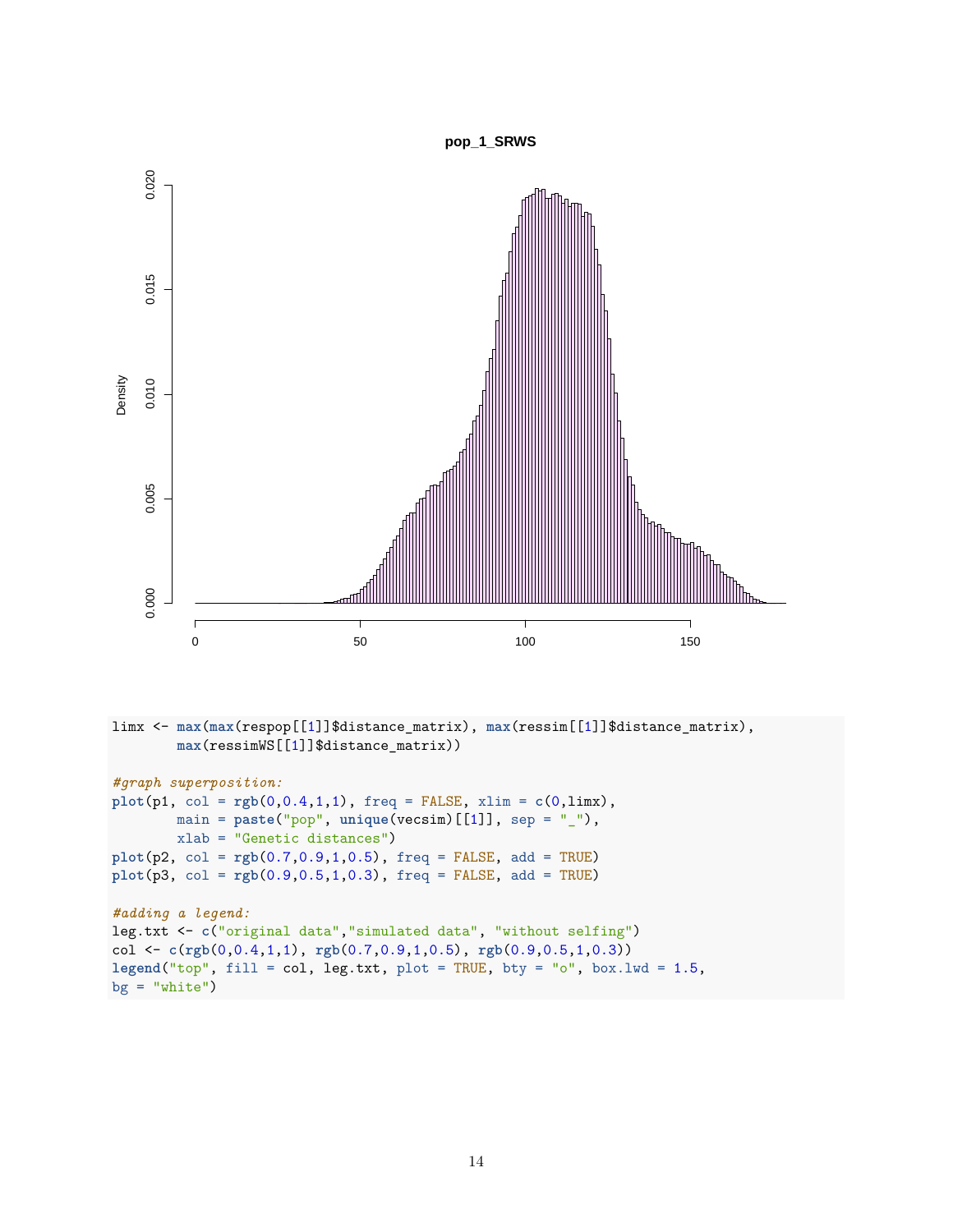

*#second pop:* p <- 2 *#useful if several populations: just change \*p\* and run lines* p1 <- **hist**(respop[[p]]\$distance\_matrix, freq = FALSE, col = **rgb**(0,0.4,1,1), breaks = **seq**(0, **max**(respop[[p]]\$distance\_matrix)+1, 1), main = **paste**("pop", p, sep = "\_"), xlab = "")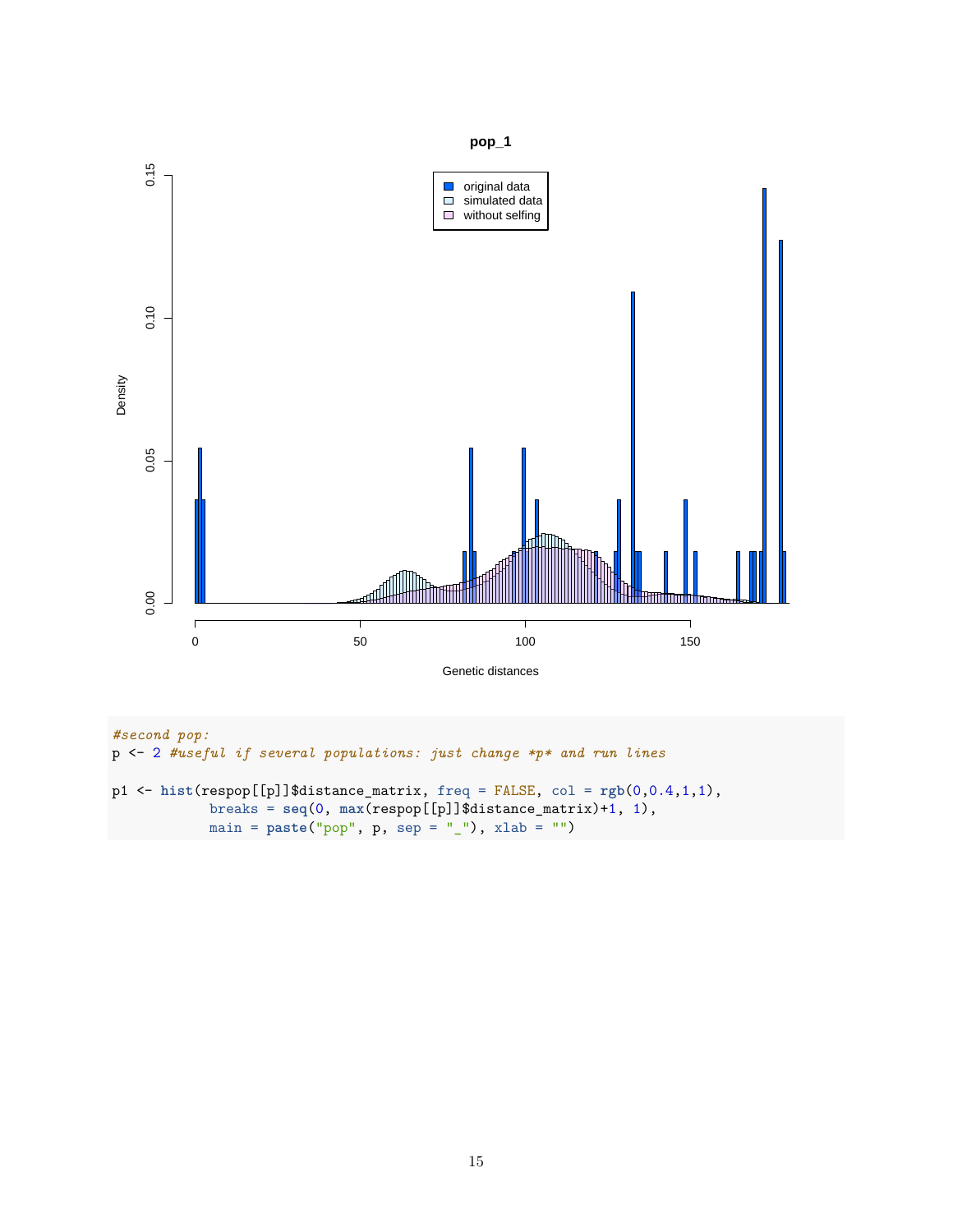

p2 <- **hist**(ressim[[p]]\$distance\_matrix, freq = FALSE, col = **rgb**(0.7,0.9,1,0.5), breaks = **seq**(0, **max**(ressim[[p]]\$distance\_matrix)+1, 1), main = **paste**("pop", p, sep = "\_"), xlab = "")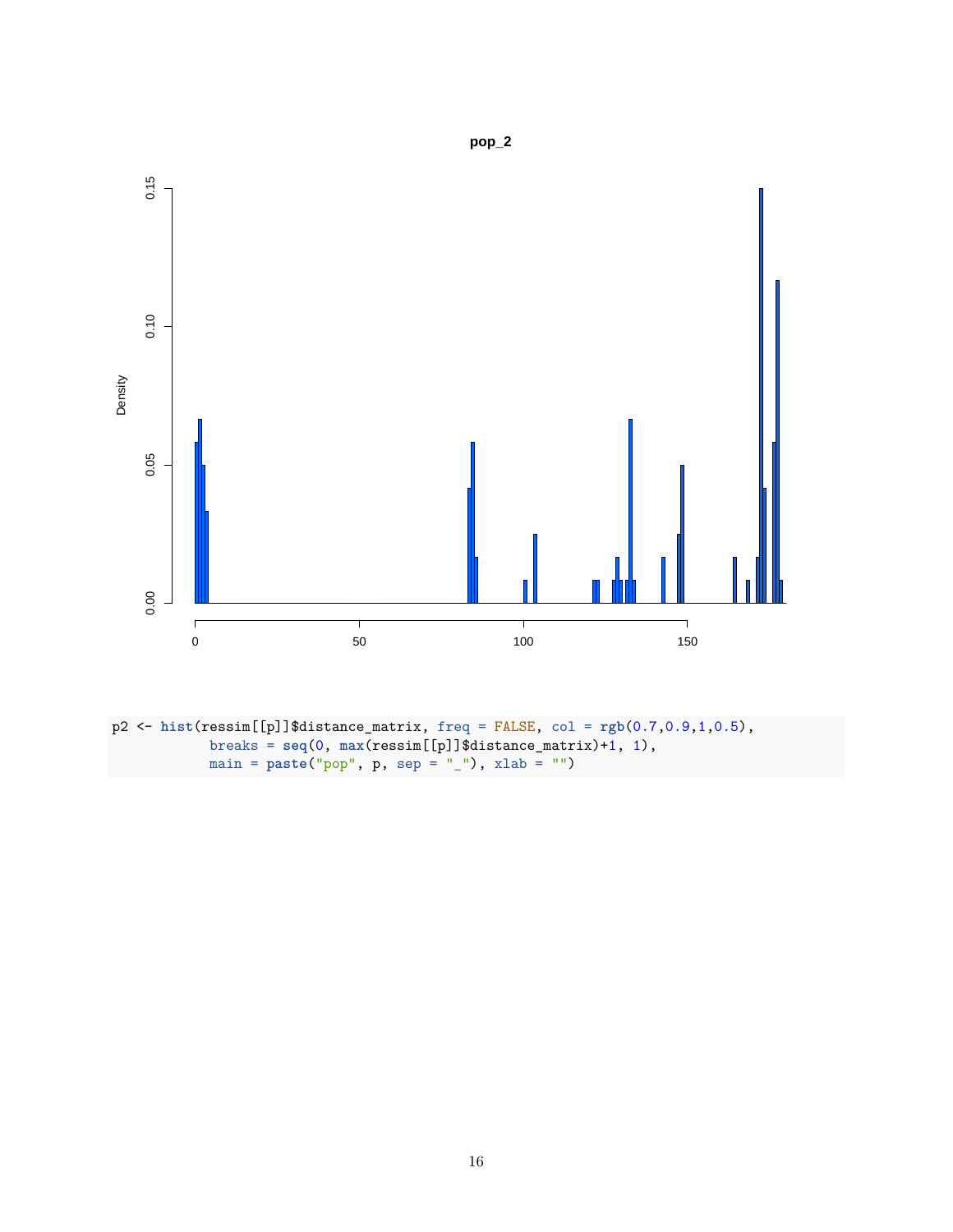

p3 <- **hist**(ressimWS[[p]]\$distance\_matrix, freq = FALSE, col = **rgb**(0.9,0.5,1,0.3), breaks = **seq**(0, **max**(ressimWS[[p]]\$distance\_matrix)+1, 1), main = **paste**("pop", p, sep = "\_"), xlab = "")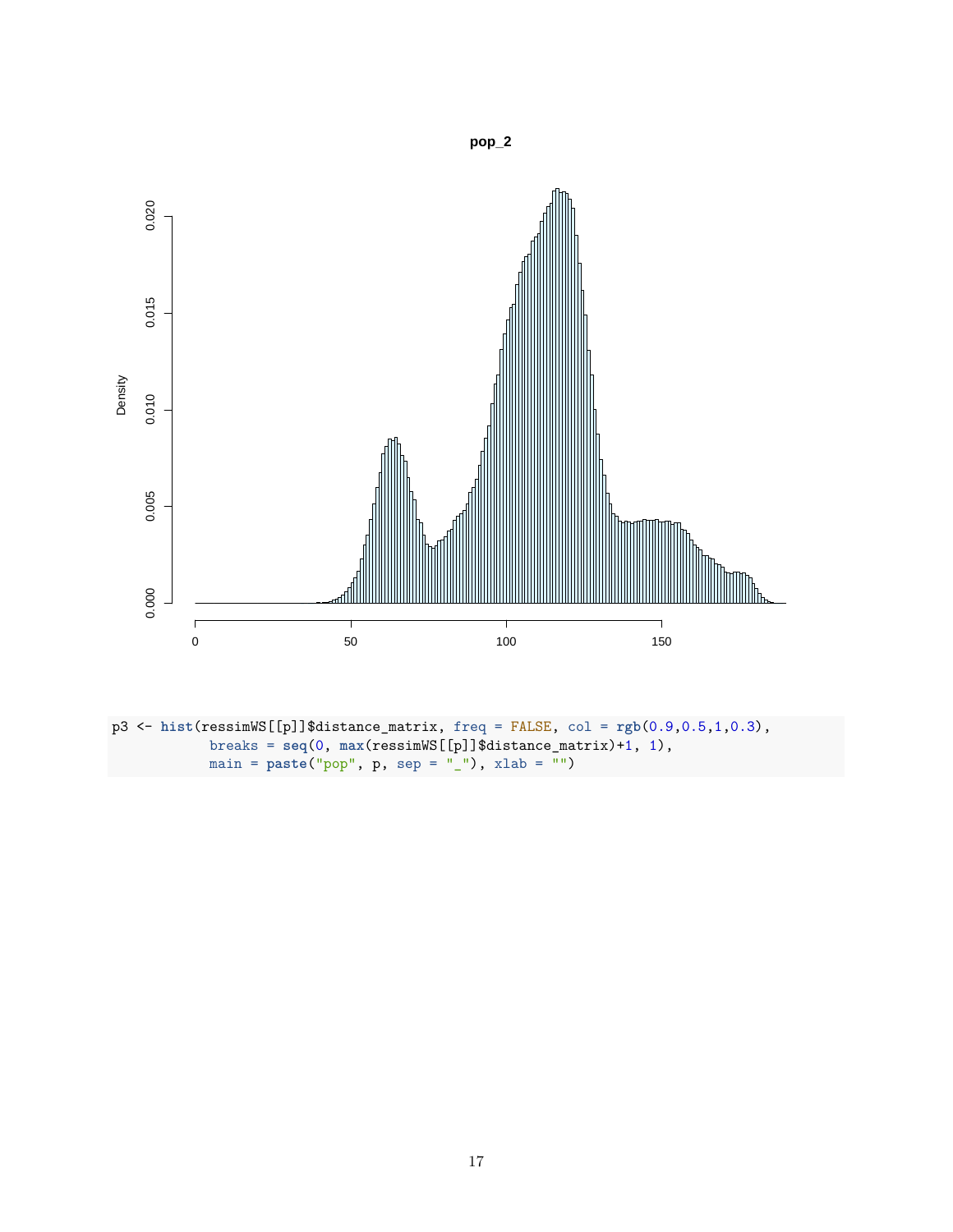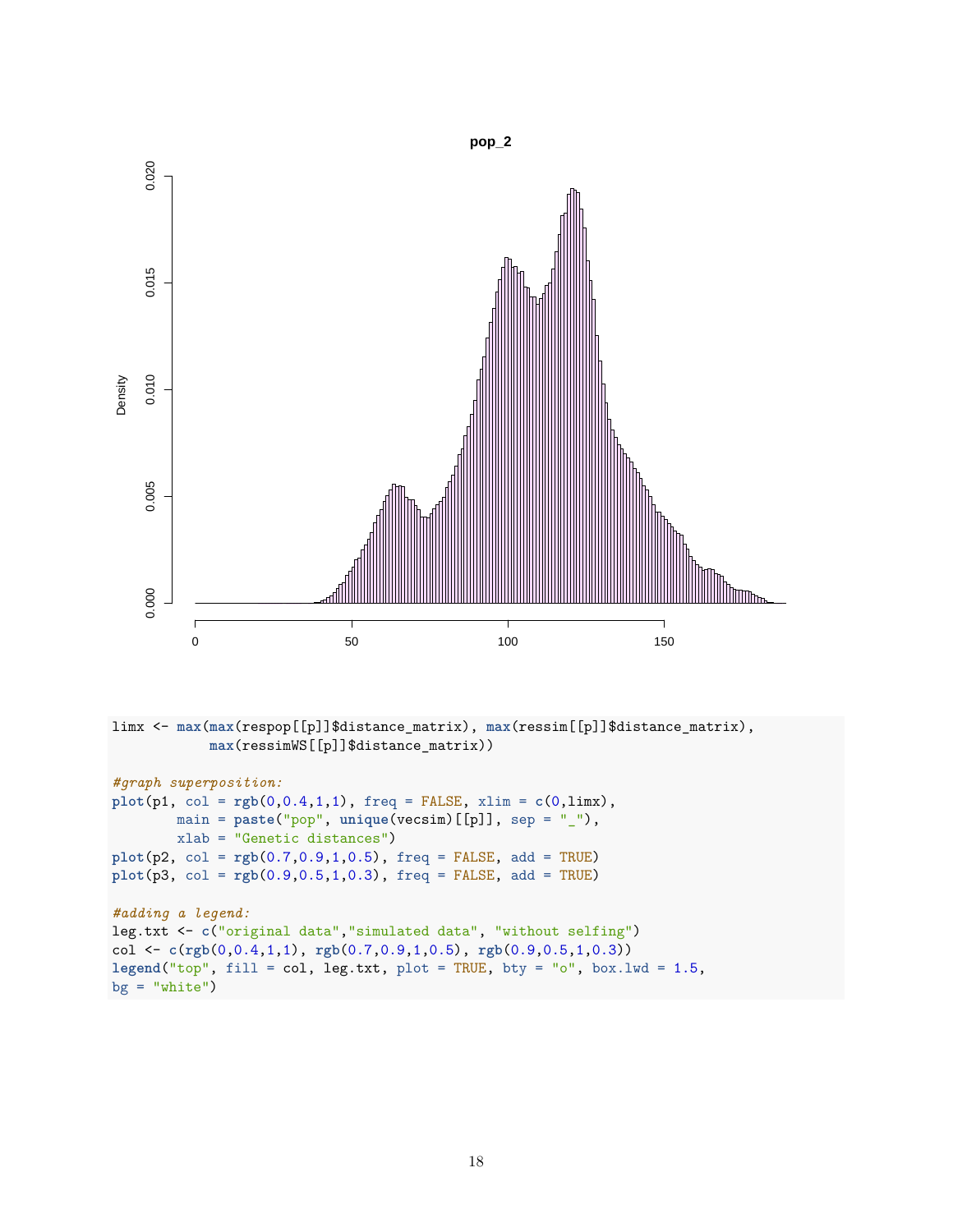

```
> 1 1 1 1 1 8 7 1
#alpha2 = 3
```

```
#creating MLL list:
MLLlist <- MLL_generator(popsim, vecpop = vecsim, alpha2 = c(3,0))
##This will create a list of MLL (alpha2 = 3) and MLG (alpha2 = 0) !
#or
res <- genet_dist(popsim, vecpop = vecsim, alpha2 = c(3,0))
MLLlist <- MLL_generator2(list(res[[1]]$potential_clones,
    res[[2]]$potential_clones), MLG_list(popsim, vecpop = vecsim), vecpop = vecsim)
```
For haploid data, theoretical example: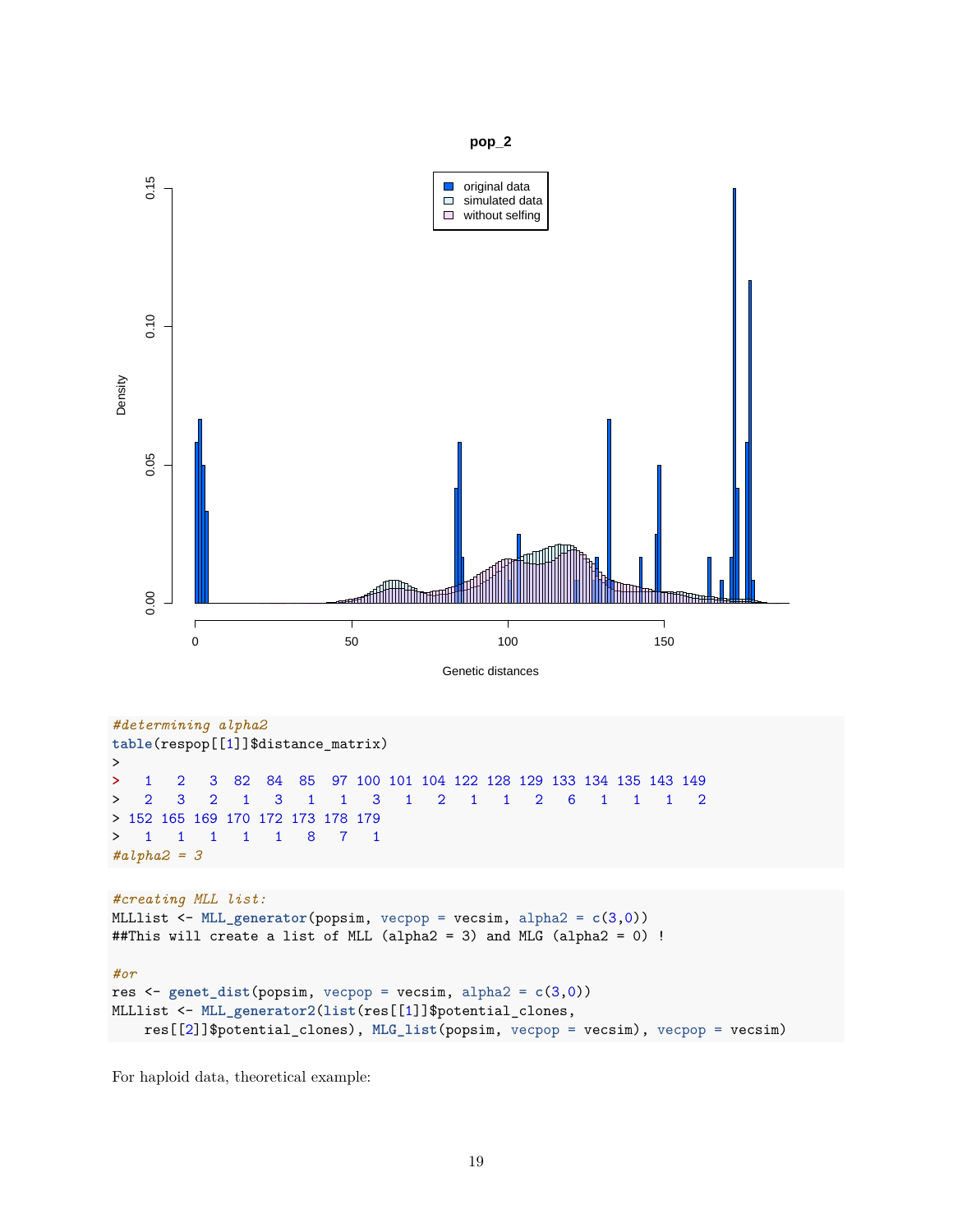```
respop <- genet_dist(haplodata, haploid = TRUE, vecpop = vechaplo)
ressim <- genet_dist_sim(haplodata, haploid = TRUE, vecpop = vechaplo,
                            nbrepeat = 1000)
MLLlist <- MLL_generator(haplodata, haploid = TRUE, vecpop = vechaplo,
                            alpha2 = c(3,0)#or
res <- genet_dist(haplodata, haploid = TRUE, vecpop = vechaplo, alpha2 = c(3,0))
MLLlist <- MLL_generator2(list(res[[1]]$potential_clones, res[[2]]$potential_clones),
           haploid = TRUE, MLG_list(haplodata, vecpop = vechaplo), vecpop = vechaplo)
```
## **F. Genotypic diversity, richness and evenness indices calculation**

### **F.1 Classic genotypic indices**

Basic commands:

**clonal\_index**(zostera, vecpop = popvec)

or, with MLL:

```
clonal_index(popsim, vecpop = vecsim, listMLL = MLLlist)
```
or, for haploid data:

```
clonal_index(haplodata, vecpop = vechaplo)
```
Results:

```
clonal_index(zostera, vecpop = popvec)
```

|  | N(G) | -к                                                                         | H'' |  | Hill |
|--|------|----------------------------------------------------------------------------|-----|--|------|
|  |      | SaintMalo 29 17 0.5714286 2.671294 0.9428497 0.9507389 0.8559028 20.300000 |     |  |      |
|  |      | Arcouest 30 16 0.5172414 2.268605 0.8182264 0.8413793 0.3918367 6.304348   |     |  |      |

#### **F.2 Pareto index**

Basic commands:

**Pareto\_index**(zostera, vecpop = popvec)

or, with MLL: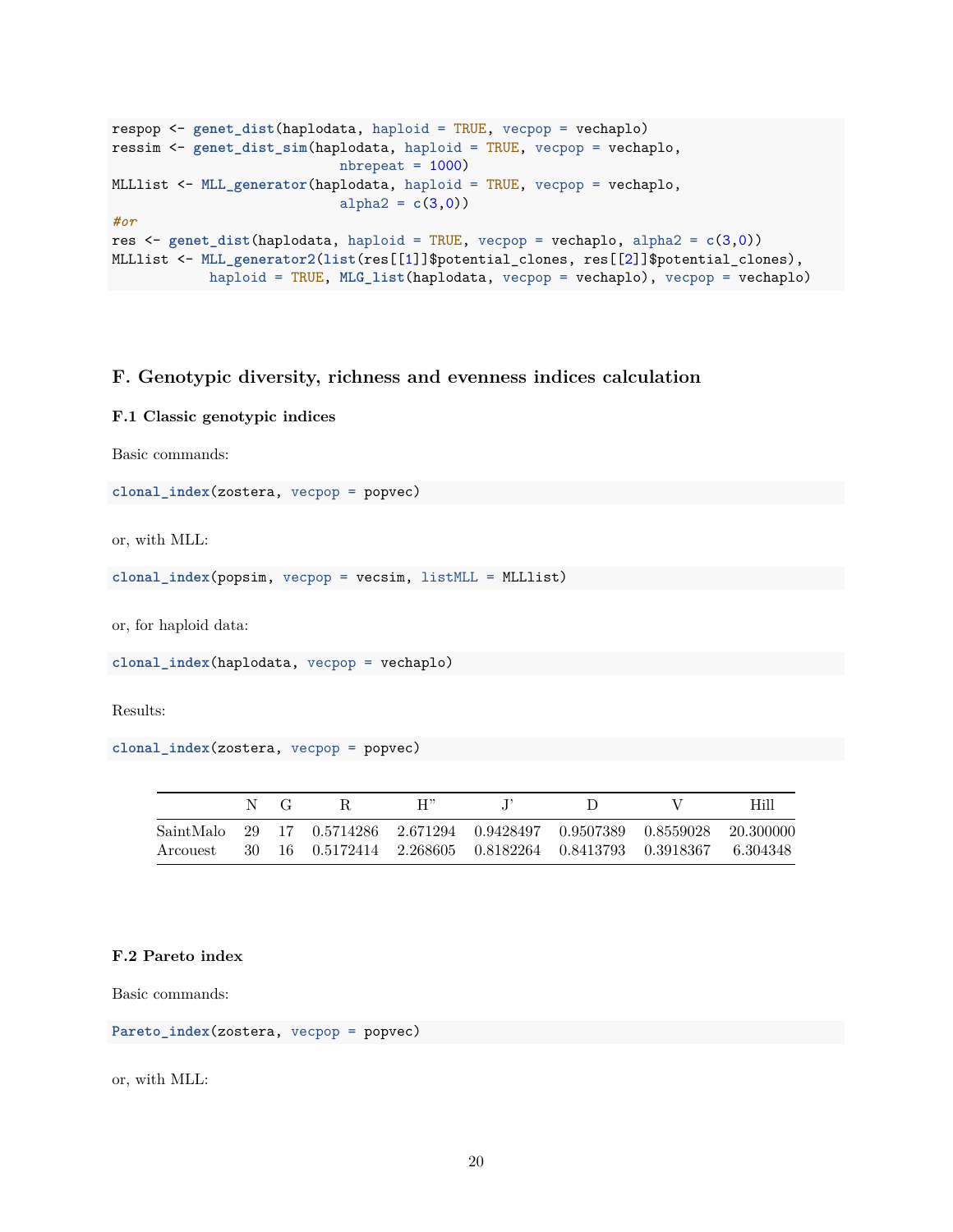**Pareto\_index**(popsim, vecpop = vecsim, listMLL = MLLlist)

or, for haploid data:

```
Pareto_index(haplodata, vecpop = vechaplo)
```
Options:

```
Pareto_index(zostera, vecpop = popvec, graph = TRUE) #classic graphic
Pareto_index(zostera, vecpop = popvec, legends = 2, export = TRUE)
                                                        #export option
Pareto_index(zostera, vecpop = popvec, full = TRUE) #all results
```
Results:

```
res <- Pareto_index(zostera, vecpop = popvec, full = TRUE, graph = TRUE, legends = 2)
```


## **Pareto distribution**

Number of replicates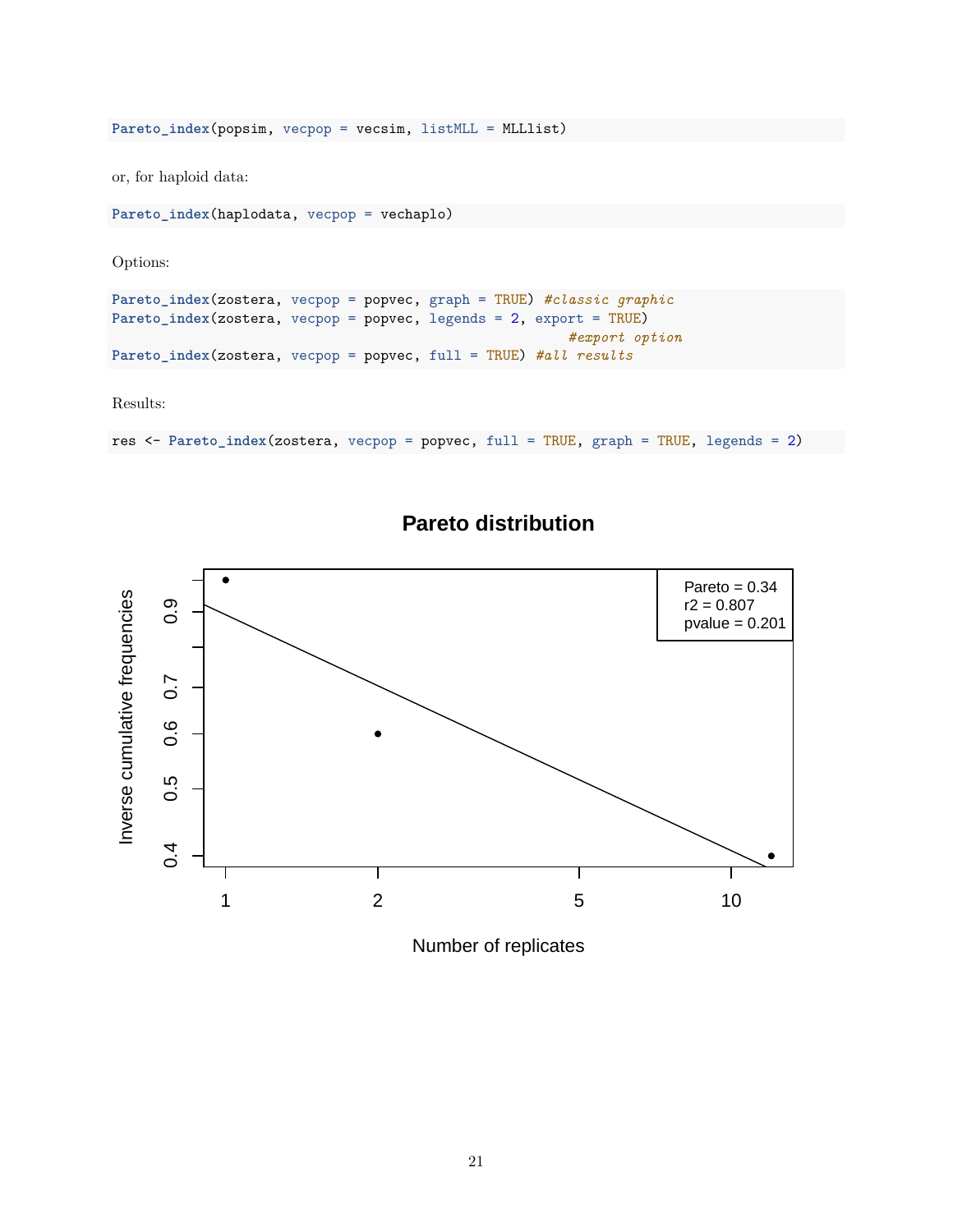

## **G. Spatial components of clonality**

## **G.1 Spatial autocorrelation**

Basic commands: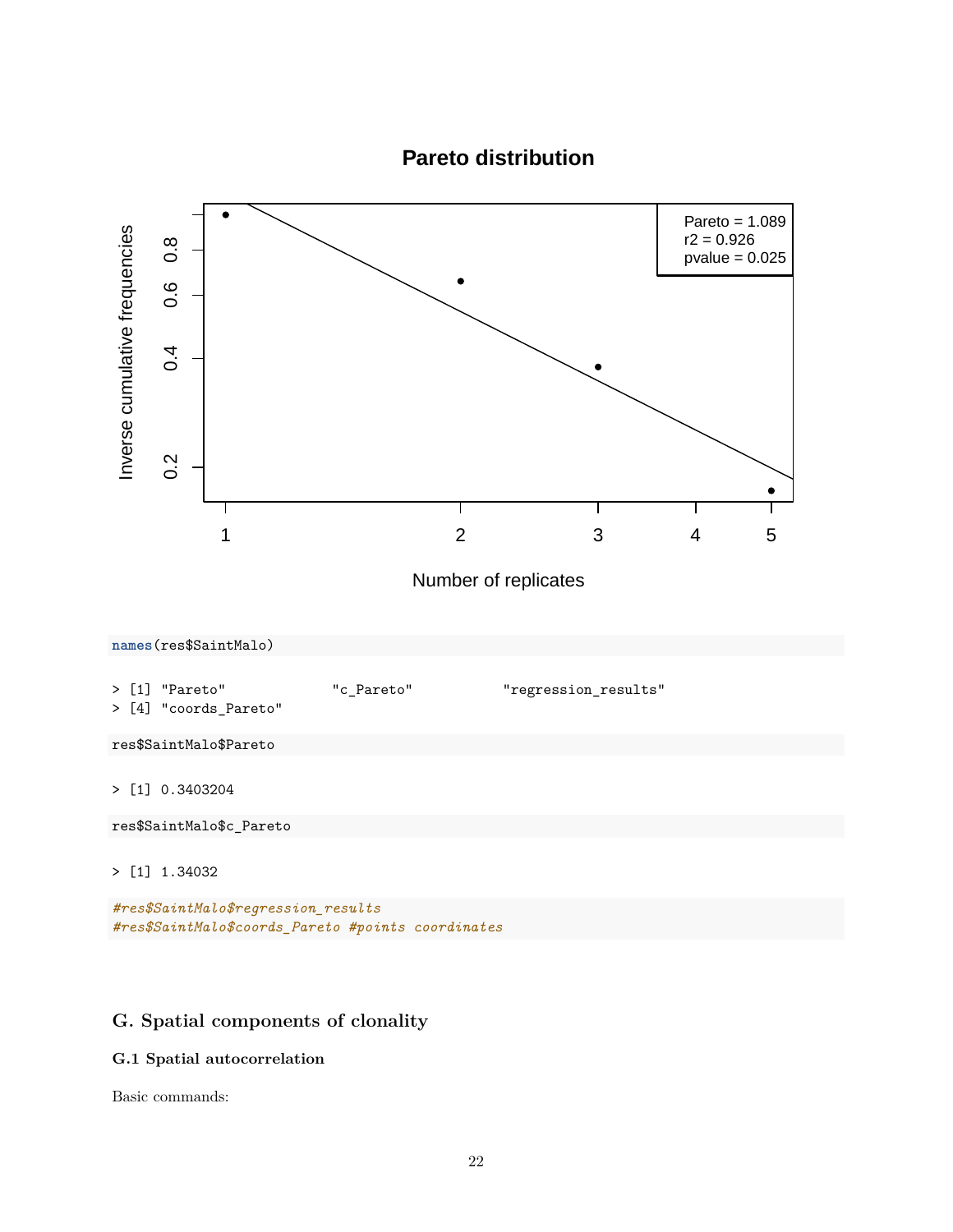**autocorrelation**(zostera, coords = coord\_zostera, vecpop = popvec, Loiselle = TRUE) or, with MLL: **autocorrelation**(popsim, coords = coord\_sim, Loiselle = TRUE, listMLL = MLLlist) or, for haploid data: **autocorrelation**(haplodata, haploid = TRUE, coords = coord\_haplo, Loiselle = TRUE) Lot's of options: *#kinship distances:* **autocorrelation**(zostera, coords = coord\_zostera, vecpop = popvec, Loiselle = TRUE) **autocorrelation**(zostera, coords = coord\_zostera, vecpop = popvec, Ritland = TRUE) *#ramets/genets methods:* **autocorrelation**(zostera, coords = coord\_zostera, vecpop = popvec, Loiselle = TRUE) *#ramets* autocorrelation(zostera, coords = coord\_zostera, vecpop = popvec,, Loiselle = TRUE, genet = TRUE, central\_coords = TRUE) *#genets, central coordinates of each MLG* **autocorrelation**(zostera, coords = coord\_zostera, vecpop = popvec, Loiselle = TRUE, genet = TRUE, random\_unit = TRUE) *#genets, one random unit per MLG* **autocorrelation**(zostera, coords = coord\_zostera, vecpop = popvec, Loiselle = TRUE, genet = TRUE, weighted = TRUE) *#genets, with weighted matrix on kinships #distance classes construction:* **autocorrelation**(zostera, coords = coord\_zostera, vecpop = popvec, Loiselle = TRUE) *#10 equidistant classes* distvec <- **c**(0,10,15,20,30,50,70,76.0411074) *#with 0, min distance and 76.0411074, max distance* **autocorrelation**(zostera, coords = coord\_zostera, vecpop = popvec, Loiselle = TRUE, vecdist = distvec) *#custom distance vector* **autocorrelation**(zostera, coords = coord\_zostera, vecpop = popvec, Loiselle = TRUE, class1 = TRUE, d = 7) *#7 equidistant classes* **autocorrelation**(zostera, coords = coord\_zostera, vecpop = popvec, Loiselle = TRUE, class2 = TRUE,  $d = 7$ ) *#7 distance classes with the same number of units in each #graph options:* **autocorrelation**(zostera, coords = coord\_zostera, vecpop = popvec, Ritland = TRUE, graph = TRUE) *#displays graph* autocorrelation(zostera, coords = coord\_zostera, vecpop = popvec, Ritland = TRUE, export = TRUE) *#export graph #pvalues computation* **autocorrelation**(zostera, coords = coord\_zostera, vecpop = popvec, Ritland = TRUE,  $n$ brepeat =  $1000$ )

Results: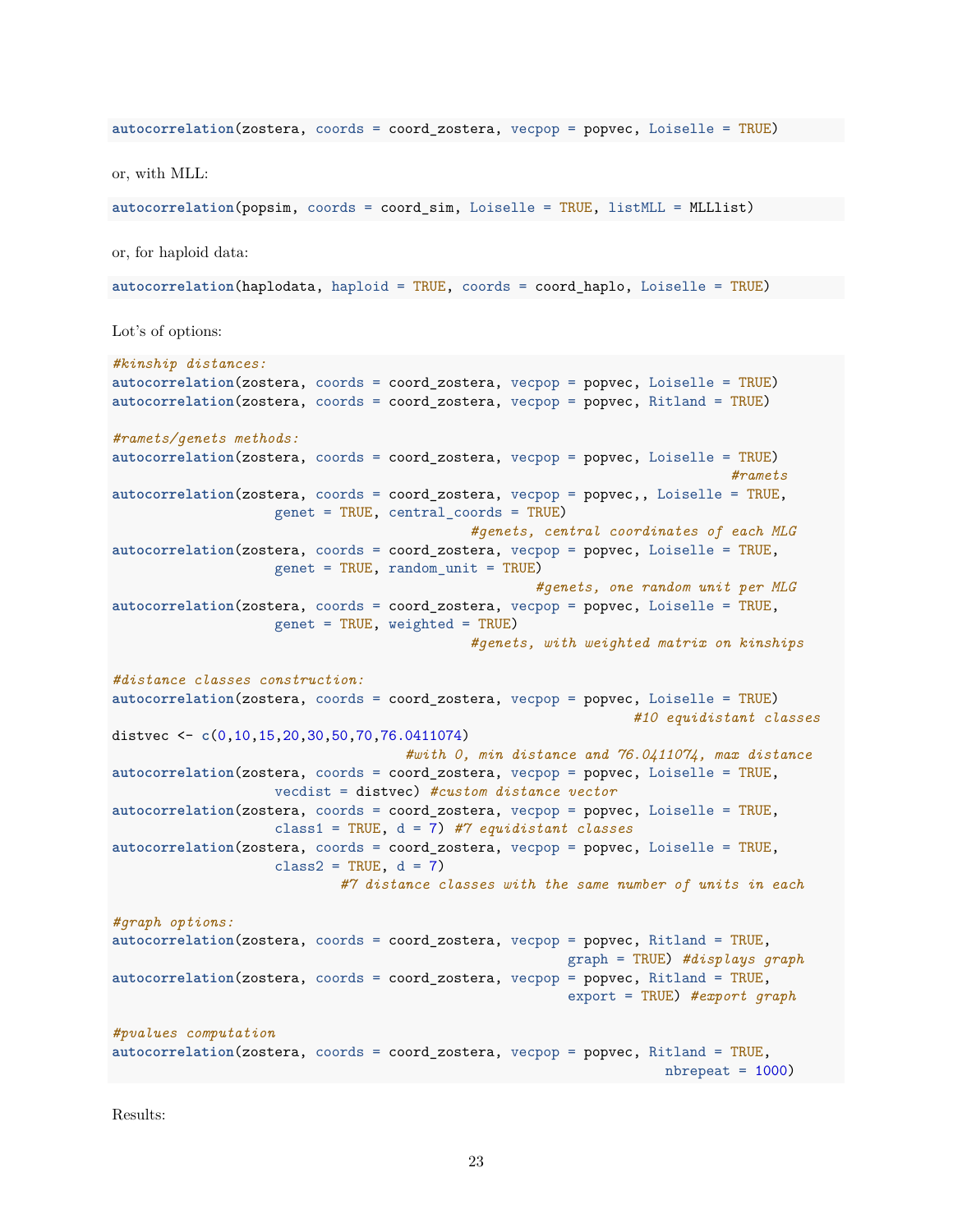```
res <- autocorrelation(zostera, coords = coord_zostera, vecpop = popvec,
                                        Ritland = TRUE, nbrepeat = 1000, graph = TRUE)
```


# **Spatial aucorrelation analysis**

Spatial distance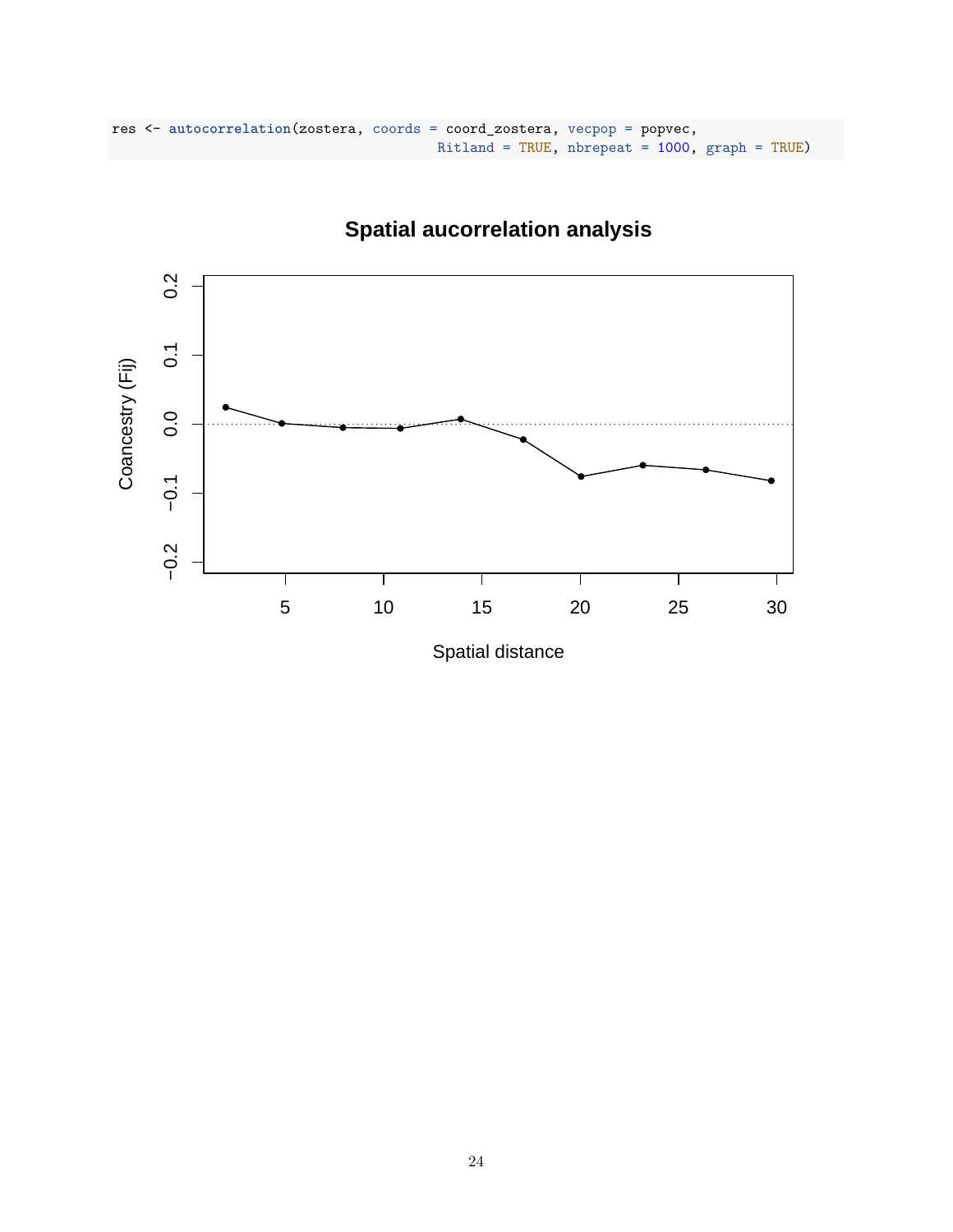

# **Spatial aucorrelation analysis**

Spatial distance

**names**(res\$Arcouest)

|  |  | > [1] "Main results" | "Slope_and_Sp_index" |
|--|--|----------------------|----------------------|
|--|--|----------------------|----------------------|

- > [3] "Slope\_resample" "Kinship\_resample"
- > [5] "Matrix\_kinship\_results" "Class\_kinship\_results"
- > [7] "Class\_distance\_results"

res\$Arcouest\$Main\_results *#enables graph reproduction*

| dist min | dist max | dist mean | $ln(dist$ mean) | nb pairs | mean Ritland | pval kin |
|----------|----------|-----------|-----------------|----------|--------------|----------|
| 1.11803  | 3.00000  | 2.215687  | 0.7955625       | 23       | 0.1572378    | 0.000    |
| 3.04138  | 6.02080  | 4.641553  | 1.5350490       | 35       | 0.0723040    | 0.000    |
| 6.10328  | 9.05539  | 7.636613  | 2.0329541       | 62       | $-0.0001518$ | 0.292    |
| 9.12414  | 12.09339 | 10.612723 | 2.3620535       | 61       | 0.0247131    | 0.014    |
| 12.16553 | 15.13275 | 13.802695 | 2.6248639       | 58       | $-0.0529723$ | 0.022    |
| 15.18223 | 18.06931 | 16.543032 | 2.8059650       | 50       | $-0.0754410$ | 0.000    |
| 18.24829 | 21.10095 | 19.726507 | 2.9819633       | 54       | $-0.0701760$ | 0.000    |
| 21.18962 | 24.08319 | 22.470382 | 3.1121981       | 28       | $-0.0659711$ | 0.034    |
| 24.41311 | 27.22591 | 25.664587 | 3.2451121       | 20       | $-0.0670280$ | 0.068    |
| 27.45906 | 30.26962 | 28.617915 | 3.3540329       | 15       | $-0.0418956$ | 0.436    |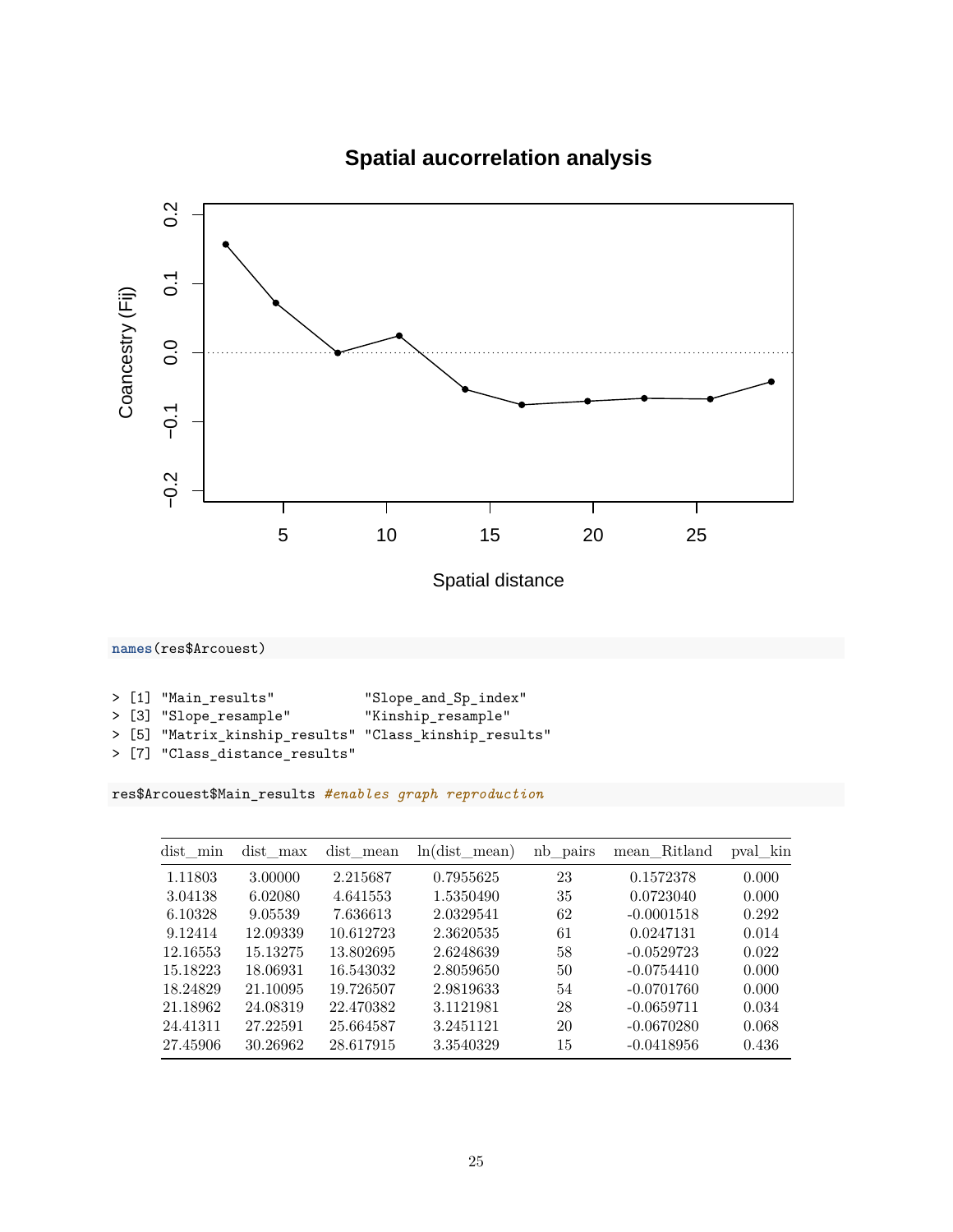> mean\_Ritland

#### > -0.0119381

res\$Arcouest\$Slope\_and\_Sp\_index *#gives b and Sp indices*

|                   | b            | $b \log$     | Sp           | $Sp \log$    |
|-------------------|--------------|--------------|--------------|--------------|
| obs value         | $-0.0069054$ | $-0.0877033$ | 0.0081938    | 0.1040665    |
| mean sim          | 0.0000230    | 0.0002994    | $-0.0000088$ | $-0.0000719$ |
| sd sim            | 0.0009620    | 0.0107159    | 0.0009555    | 0.0106701    |
| $0.95$ inf        | $-0.0021680$ | $-0.0232025$ | $-0.0015771$ | $-0.0177145$ |
| $0.95$ sup        | 0.0016229    | 0.0187066    | 0.0021527    | 0.0233927    |
| $0.9$ inf         | $-0.0017065$ | $-0.0190059$ | $-0.0014359$ | $-0.0155080$ |
| $0.9 \text{ sup}$ | 0.0014775    | 0.0162403    | 0.0017695    | 0.0190726    |
| pval upper        | 0.0000000    | 0.0000000    | 1.0000000    | 1.0000000    |
| pval lower        | 1.0000000    | 1.0000000    | 0.0000000    | 0.0000000    |
| pval 2sides       | 0.0000000    | 0.0000000    | 0.0000000    | 0.0000000    |

```
#raw data:
#res$Arcouest$Slope_resample
#res$Arcouest$Kinship_resample
#res$Arcouest$Matrix_kinship_results
#res$Arcouest$Class_kinship_results
#res$Arcouest$Class_distance_results
```
#### **G.2 Clonal subrange**

Basic commands:

**clonal\_sub**(zostera, coords = coord\_zostera, vecpop = popvec)

or, with MLL:

**clonal\_sub**(popsim, coords = coord\_sim, listMLL = MLLlist)

or, for haploid data:

**clonal\_sub**(haplodata, haploid = TRUE, coords = coord\_haplo)

Options: same distance classes definition as *autocorrelation*:

**clonal\_sub**(posidonia, coords = coord\_posidonia) *#basic, with 10 equidistant classes* distvec <- **c**(0,10,15,20,30,50,70,76.0411074) *#with 0, min distance and 76.0411074, max distance* **clonal\_sub**(zostera, coords = coord\_zostera, vecpop = popvec, vecdist = distvec)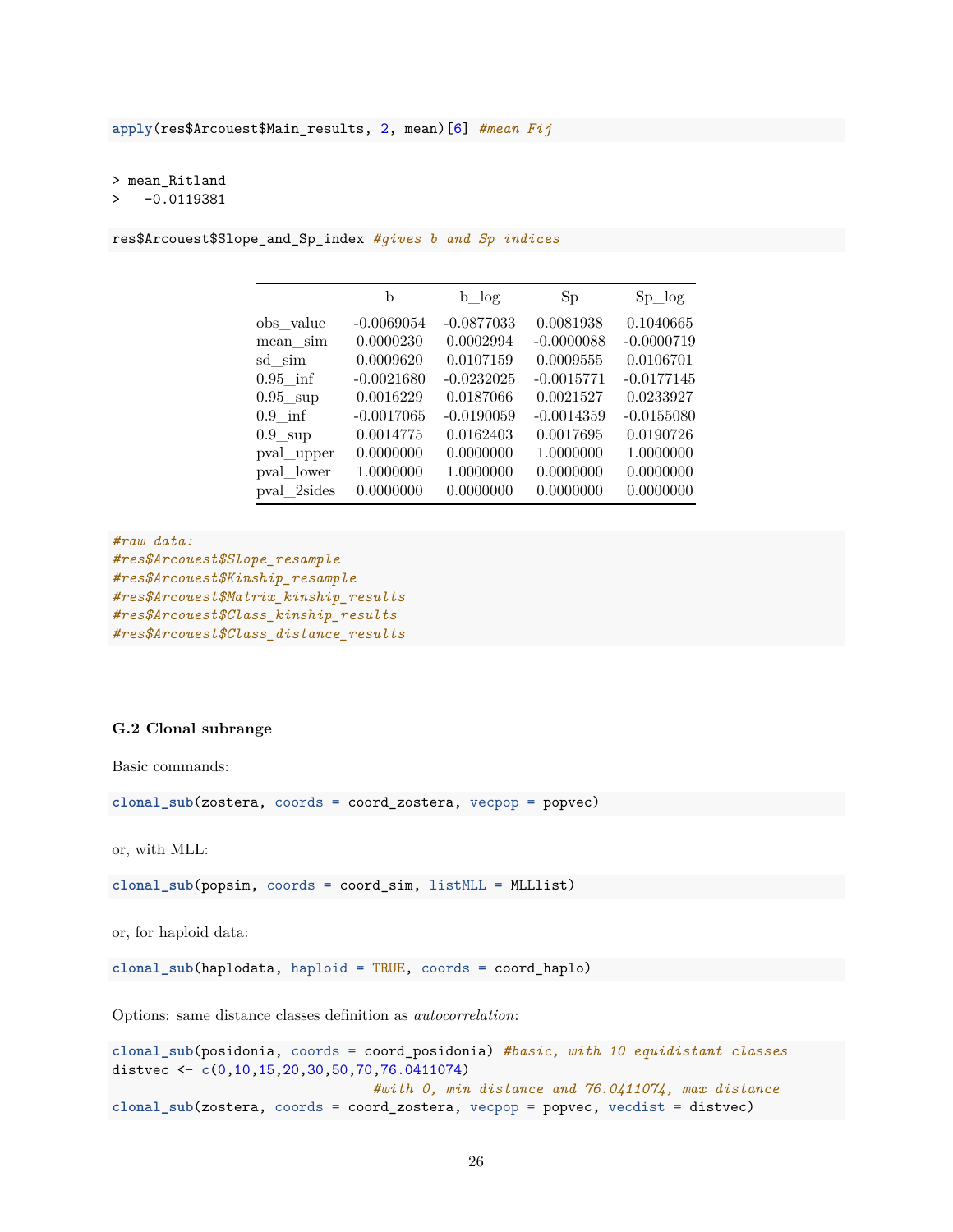```
#custom distance classes
clonal_sub(zostera, coords = coord_zostera, vecpop = popvec, class1 = TRUE, d = 7)
                                                                #7 equidistant classes
clonal_sub(zostera, coords = coord_zostera, vecpop = popvec, class1 = TRUE, d = 7)
                            #7 distance classes with the same number of units in each
```
Results:

```
res <- clonal_sub(zostera, coords = coord_zostera, vecpop = popvec)
res$Arcouest[[1]] #Global clonal subrange
> [1] 19.10497
```
res\$Arcouest\$clonal\_sub\_tab *#details per class*

| nb pairs | dist min  | dist max | dist mean | Fr         | log(Fr)      |
|----------|-----------|----------|-----------|------------|--------------|
| 19       | 0.7071068 | 2.915476 | 1.969185  | 0.3157895  | $-0.5006024$ |
| 49       | 3.201562  | 6.184658 | 4.821457  | 0.3265306  | $-0.4860761$ |
| 49       | 6.264982  | 9.219544 | 7.93246   | 0.1836735  | $-0.7359536$ |
| 74       | 9.340771  | 12.36932 | 10.85383  | 0.1756757  | $-0.7552884$ |
| 77       | 12.5      | 15.43535 | 13.92621  | 0.1688312  | $-0.7725474$ |
| 70       | 15.5      | 18.5809  | 17.10734  | 0.1285714  | $-0.8908555$ |
| 36       | 18.72165  | 21.59282 | 20.04924  | 0.08333333 | $-1.079181$  |
| 31       | 21.70829  | 24.69818 | 23.18994  | 0          | $-Imf$       |
| 25       | 24.82438  | 27.85678 | 26.39228  | $\theta$   | -Inf         |
| 5        | 28.41215  | 30.99193 | 29.72322  | 0          | -Inf         |

#### **G.3 Aggregation index**

Basic commands:

**agg\_index**(zostera, coords = coord\_zostera, vecpop = popvec)

or, with MLL:

**agg\_index**(popsim, coords = coord\_sim, listMLL = MLLlist)

or, for haploid data:

**agg\_index**(haplodata, coords = coord\_haplo)

Options:

```
agg_index(zostera, coords = coord_zostera, vecpop = popvec, nbrepeat = 100)
                                                            #pvalue computation
agg_index(zostera, coords = coord_zostera, vecpop = popvec, nbrepeat = 1000,
                                            bar = TRUE) #could be time consuming
```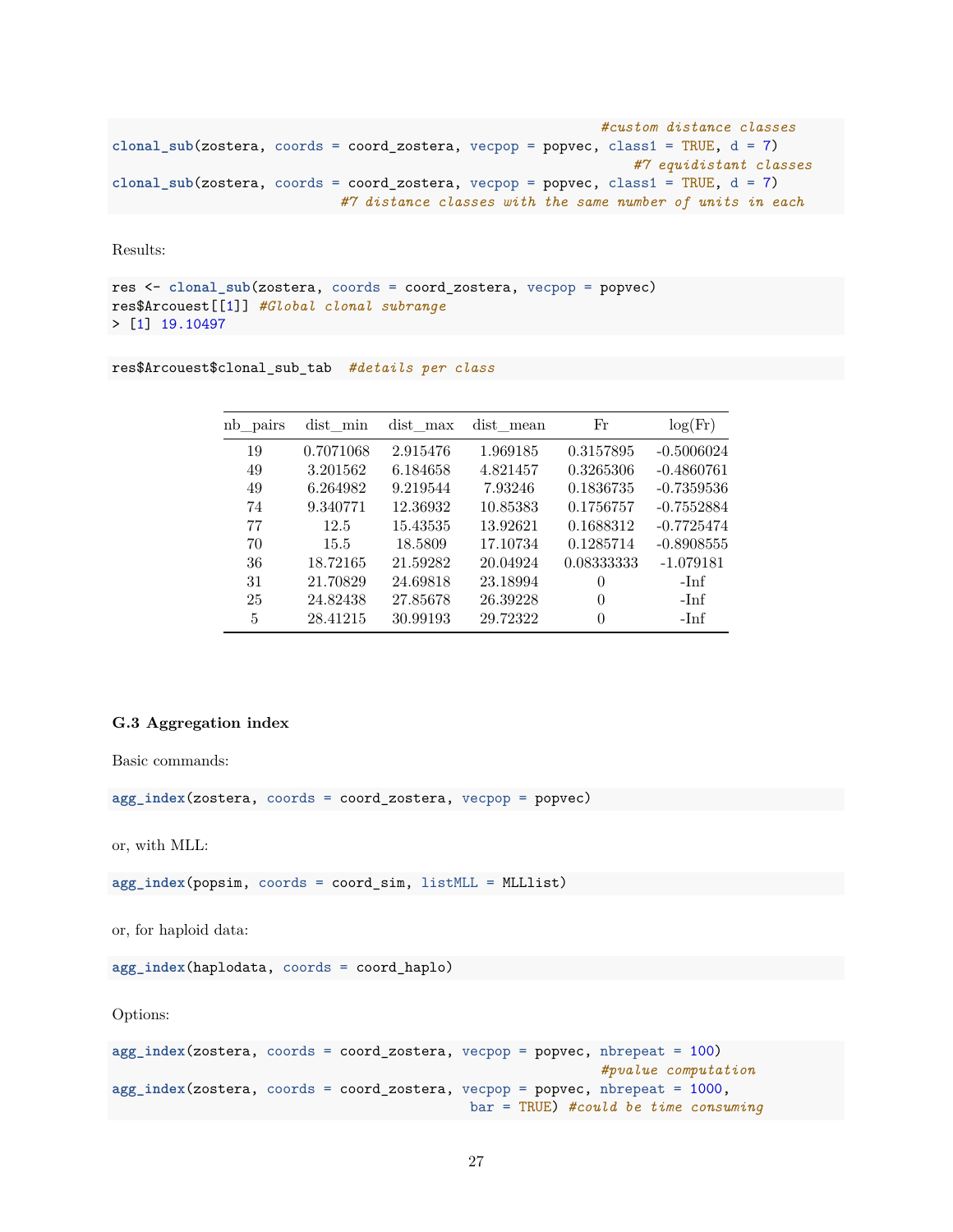Results:

res <- **agg\_index**(zostera, coords = coord\_zostera, vecpop = popvec, nbrepeat = 1000)

res\$SaintMalo\$results *#Aggregation index*

| Ac        | pval  | nbrepeat |
|-----------|-------|----------|
| 0.1965314 | 0.006 | 1000     |

*#res\$SaintMalo\$simulation #vector of sim aggregation index*

### **G.4 Edge Effect**

Basic commands:

```
#for zostera, centers of quadra is at 15,10
edge_effect(zostera, coords = coord_zostera, vecpop = popvec,
               center = rep(c(15,10),2))
```
or, with MLL:

**edge**  $effect(popsim, *coordinates* = *coord sim*, *center* =  $rep(c(15,10),2)$ ,  $listMLL = \text{MLList}$ )$ 

or, for haploid data:

**edge\_effect**(haplodata, coords = coord\_haplo, center = **rep**(**c**(15,10),2))

Options:

```
edge_effect(zostera, coords = coord_zostera, vecpop = popvec, center = rep(c(15,10),2),
                                                   nbrepeat = 100) #pvalue computation
edge_effect(zostera, coords = coord_zostera, vecpop = popvec, center = rep(c(15,10),2),
                                   nbrepeat = 1000, bar = TRUE) #could be time consuming
```
Results:

```
res <- edge_effect(zostera, coords = coord_zostera, vecpop = popvec,
       center = rep(c(15,10),2), nbrepeat = 100) #better put 1000 nbrepeat at least
```
res\$SaintMalo\$results *#Aggregation index*

| Ee.       |       | pval_Ee nbrepeat |
|-----------|-------|------------------|
| 0.0288465 | 0.798 | 1000             |